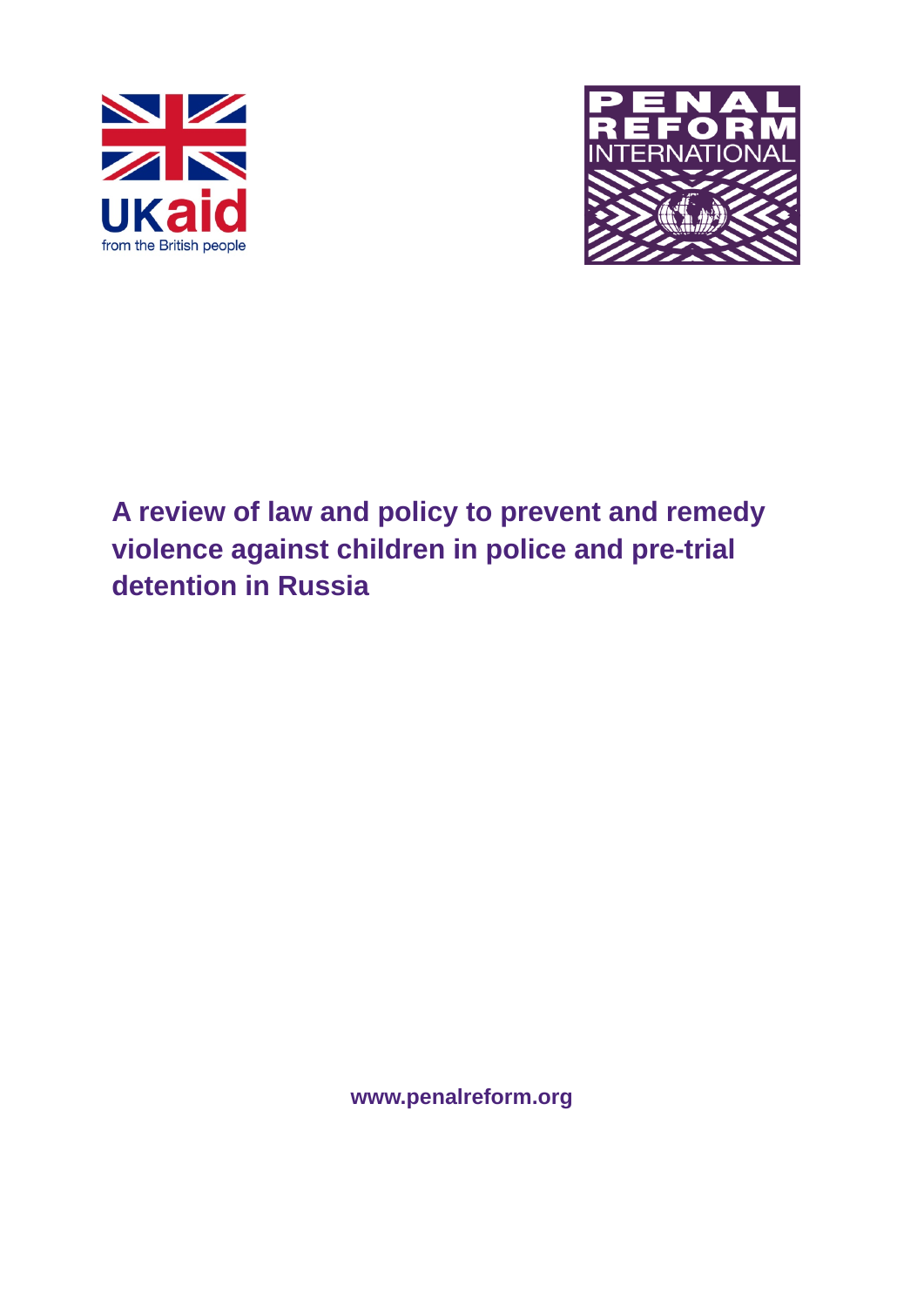**Penal Reform International** 

Head Office 60-62 Commercial Street London E1 6LT United Kingdom

Telephone: +44 (0) 207 247 6515 Email: info@penalreform.org

www.penalreform.org

#### **PRI Moscow Office**

Uglovi Pereulok Dom 2, Moscow 127055 Russian Federation

Telephone: +7 499 250 6464 Email: vsergeyeva@penalreform.org

© Penal Reform International 2012

ISBN: 978-1-909521-02-5

This publication may be freely reviewed, abstracted, reproduced and translated, in part or in whole, but not for sale or for use in conjunction with commercial purposes. Any changes to the text of this publication must be approved by Penal Reform International. Due credit must be given to Penal Reform International and to this publication. Enquiries about reproduction or translation should be addressed to publications@penalreform.org.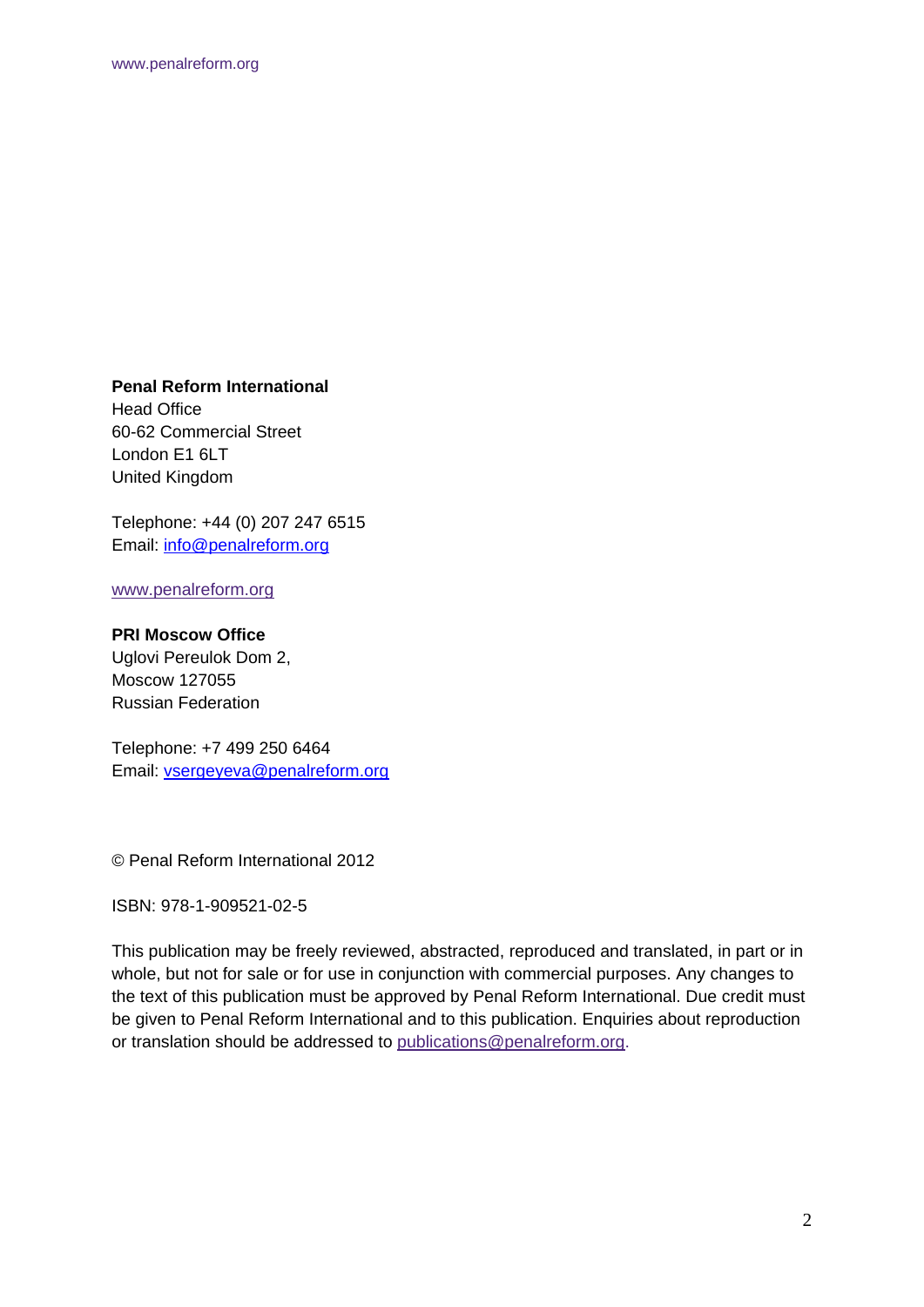**Penal Reform International (PRI)** is an international, non-governmental organisation, working on penal and criminal justice reform worldwide. It aims to develop and promote international standards for the administration of justice, reduce the unnecessary use of imprisonment and promote the use of alternative sanctions which encourage reintegration while taking into account the interests of victims. PRI also works for the prevention of torture and ill-treatment, for a proportionate and sensitive response to women and juveniles in conflict with the law, and promotes the abolition of the death penalty. PRI has regional programmes in the Middle East and North Africa, Central and Eastern Europe, Central Asia and the South Caucasus. It has Consultative Status at the United Nations Economic and Social Council (ECOSOC) and the Council of Europe, and Observer Status with the African Commission on Human and People's Rights, the African Committee of Experts on the Rights and Welfare of the Child and the Inter-Parliamentary Union.

PRI's Moscow Office was launched in 1998 and works in Russia, Ukraine and Belarus.

To receive our monthly newsletter, please sign up at www.penalreform.org/keep-informed.

This material has been funded by UK aid from the UK Government; however the views expressed do not necessary reflect the UK Government's official policies.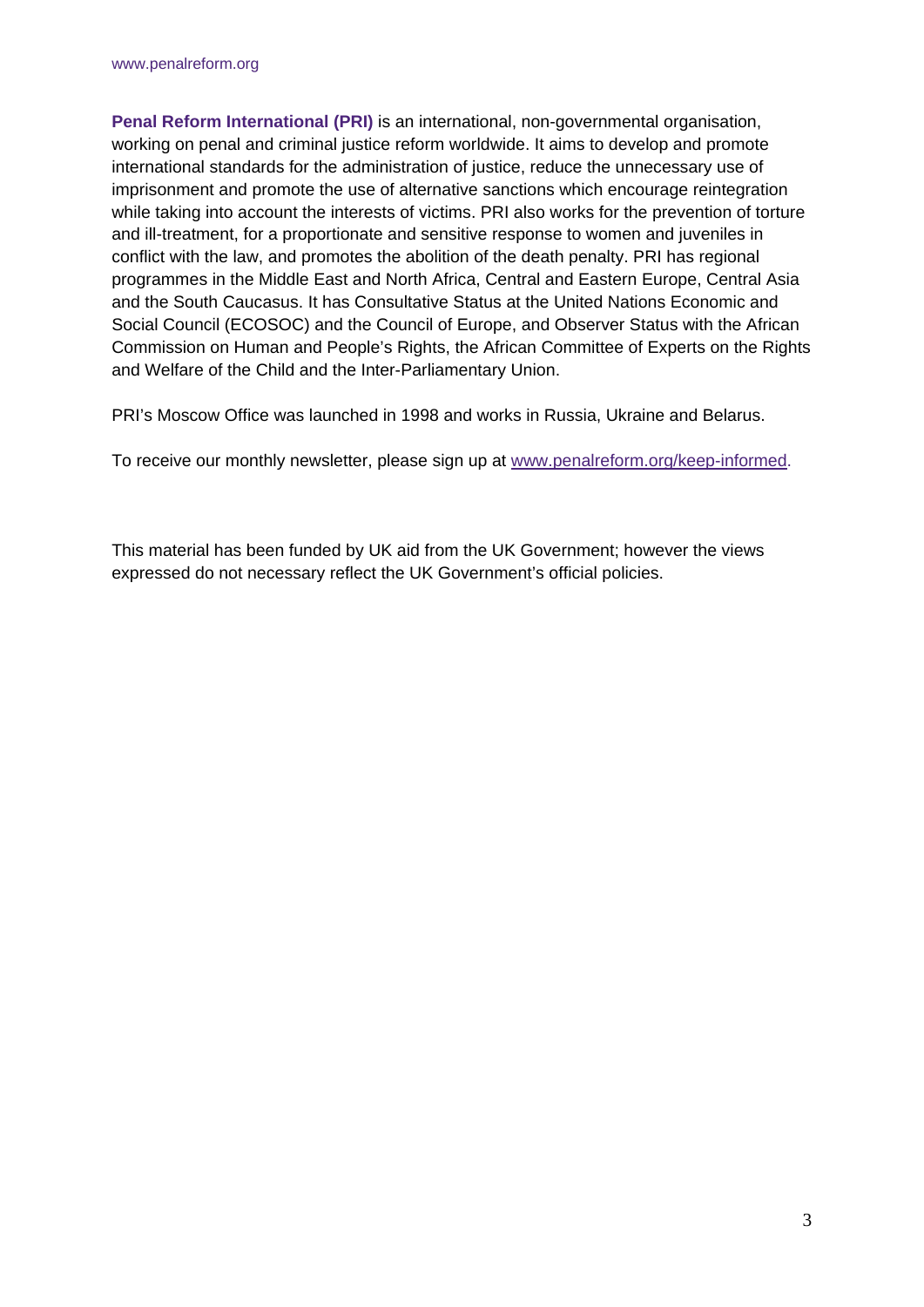# **CONTENTS**

Limiting the time children are held in police and pre-trial detention .............................. 14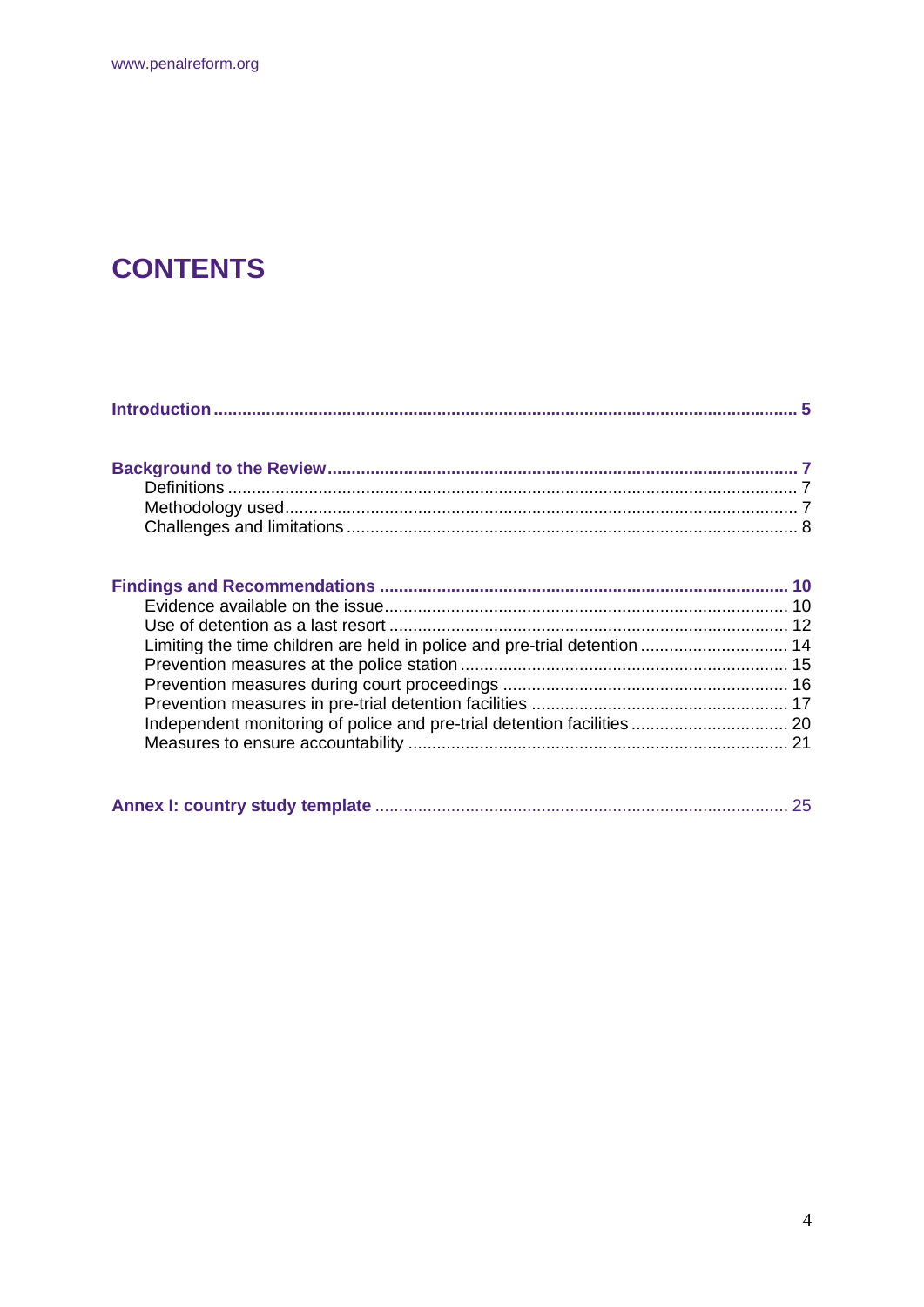1

# **1. INTRODUCTION**

**'Juvenile justice is a core dimension of the rights of the child and a pivotal area where States' commitment to children's rights can be best expressed. We have a unique opportunity to promote a paradigm shift and help the criminal justice system evolve from an adult universe where children and adolescents hardly belong and where violence remains a high risk into an environment where children are seen as rights holders and are protected from all forms of violence at all times.'** 

Marta Santos Pais, the Special Representative of the Secretary-General (SRSG) on Violence Against Children speaking at an experts meeting held in January 2012 in Vienna to formulate and accelerate the adoption of effective measures to protect children within the juvenile justice system against all forms of violence.

Violence against children who are deprived of their liberty is a severe violation of their rights and is frequently invisible and under-researched. This is despite the fact that the 2006 UN Study on Violence found that children in care and justice institutions may be at higher risk of violence than nearly all other children.<sup>1</sup> It is very difficult to get a full and clear picture of the prevalence of violence against children in detention. Nonetheless, there is reliable and consistent evidence that children are at significant risk of violence in police and pre-trial detention in both developed and developing countries and that violence in these settings is widespread and in some cases normalised.

In the context of detention, violence against children can take many forms including torture, beatings, isolation, restraints, rape, harassment, self-harm and humiliation. The Special Rapporteur on torture and other cruel, inhuman or degrading treatment or punishment states that 'Violence in places of detention, including special institutions for children, is manifest in several ways, mainly through physical and sexual violence, as well as through verbal abuse. In addition, children are also subjected to violence as a result of conditions of detention, or as a form of discipline or punishment'. $2$ 

The World Health Organization (WHO) has stated that the impact of violence on children in the general population can have irreversible and life-long consequences: 'it is associated with risk factors and risk-taking behaviours later in life. These include violent victimization and the perpetration of violence, depression, smoking, obesity, high-risk sexual behaviours, unintended pregnancy, and alcohol and drug use. Such risk factors and behaviours can lead to some of the principal causes of death, disease and disability – such as heart disease, sexually transmitted diseases, cancer and suicide.<sup>3</sup>

States that are parties to the UN Convention on the Rights of the Child (CRC) have a clear obligation to take all appropriate legislative, administrative and educational measures to

<sup>&</sup>lt;sup>1</sup> United Nations Secretary-General, World Report on Violence against Children, 2006, p175.

United Nations Secretary-General, *World Report on Violence against Children*, 2006, p175. 2 *Sexual Violence in Institutions, including in detention facilities,* Statement by Manfred Nowak, Special Rapporteur on torture and other cruel, inhuman or degrading treatment or punishment, 2010.<br><sup>3</sup> WHO and the International Sector of Fernando or punishment or punishment, 2010.

WHO and the International Society for Prevention of Child Abuse and Neglect, *Preventing child maltreatment: a guide to taking action and generating evidence,* 2006.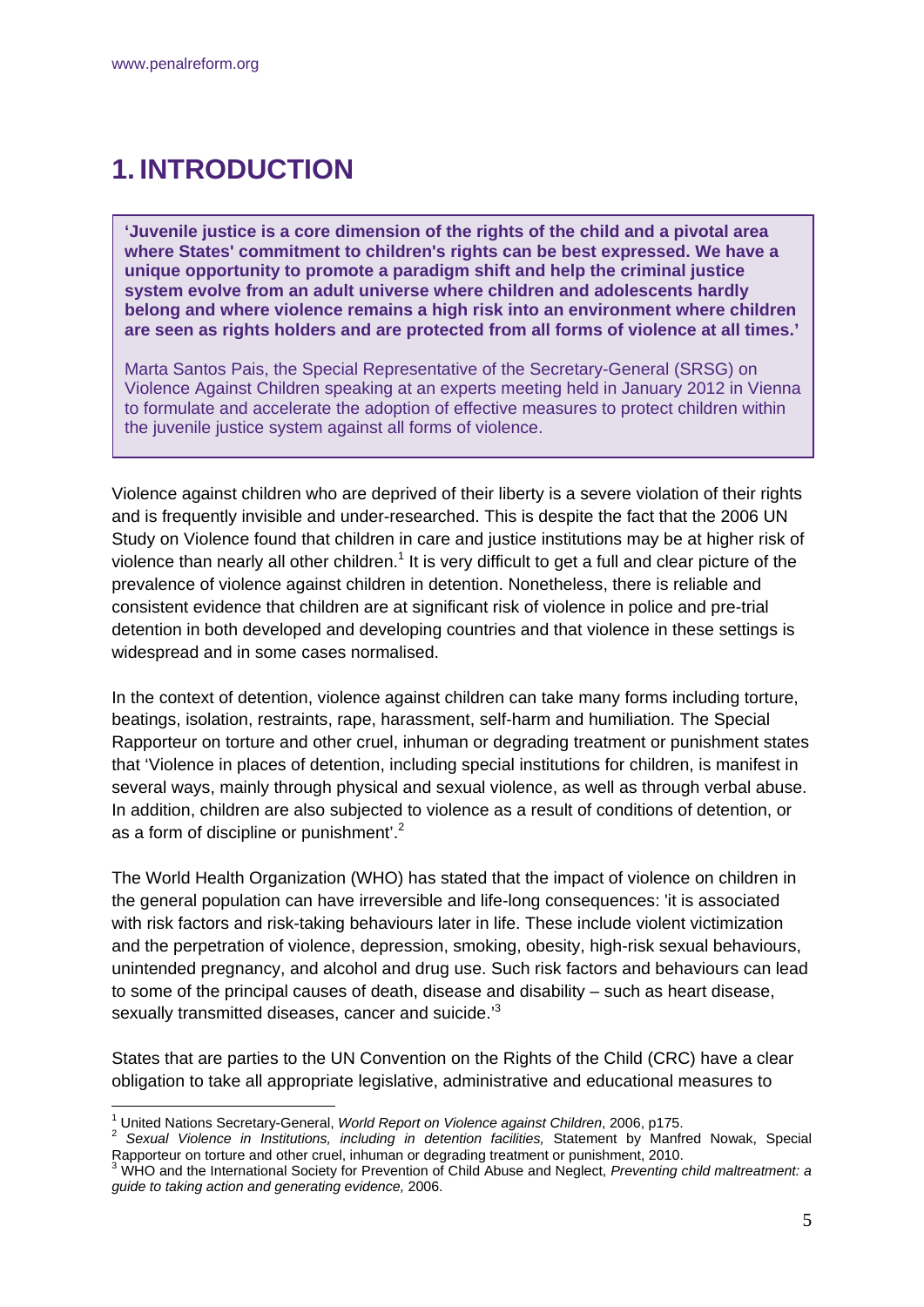protect children in detention from all forms of physical or mental violence, injury or abuse, neglect or negligent treatment or exploitation, including sexual abuse.<sup>4</sup> Furthermore, under Article 40(1) of the CRC states are obliged to: 'recognise the right of every child alleged as, accused of, or recognised as having infringed the penal law to be treated in a manner consistent with the promotion of the child's sense of dignity and worth, which reinforces the child's respect for the human rights and fundamental freedoms of others and which takes into account the child's age and the desirability of promoting the child's reintegration and the child's assuming a constructive role in society.' In their General Comment on Children's Rights in Juvenile Justice (General Comment No. 10) the CRC Committee asserts that all forms of violence in the treatment of children in conflict with the law must be prohibited and prevented.5 The right of children to freedom from violence is also found in the International Covenant on Civil and Political Rights (ICCPR) and the Convention against Torture and Other Cruel, Inhuman or Degrading Treatment or Punishment (CAT). Under Article 24 of the ICCPR, children enjoy the right 'to such measures of protection as are required by [their] statuses as minors'. In addition, both the ICCPR and CAT prohibit cruel, inhuman, or degrading treatment.

Penal Reform International (PRI) has carried out a review that aims to increase our understanding of the specific legal and policy measures that can work to prevent and remedy violence against children in detention in Russia. This is part of a larger piece of work which reviews legal and policy measures to prevent and remedy violence against children in detention in seven other countries, selected because they are countries where PRI has a presence and/or relative influence to follow up recommendations: Bangladesh, Georgia, Jordan, Kazakhstan, Pakistan, Tanzania and Uganda.

For each country the review aims to:

- identify policy and legislative measures already in place to prevent and detect violence, to assist victims and to make perpetrators accountable;
- highlight significant gaps in provision; and
- make recommendations for improvements.

This report first describes the background to and methodology used in the review before summarising its key findings and recommendations for Russia.

 $\overline{a}$ <sup>4</sup> Convention on the Rights of the Child (CRC), Article 19.

<sup>&</sup>lt;sup>5</sup> UN Committee on the Rights of the Child (CRC), *CRC General Comment No. 10 (2007): Children's Rights in Juvenile Justice*, 25 April 2007, CRC/C/GC/10 hereafter General Comment No.10, para 13.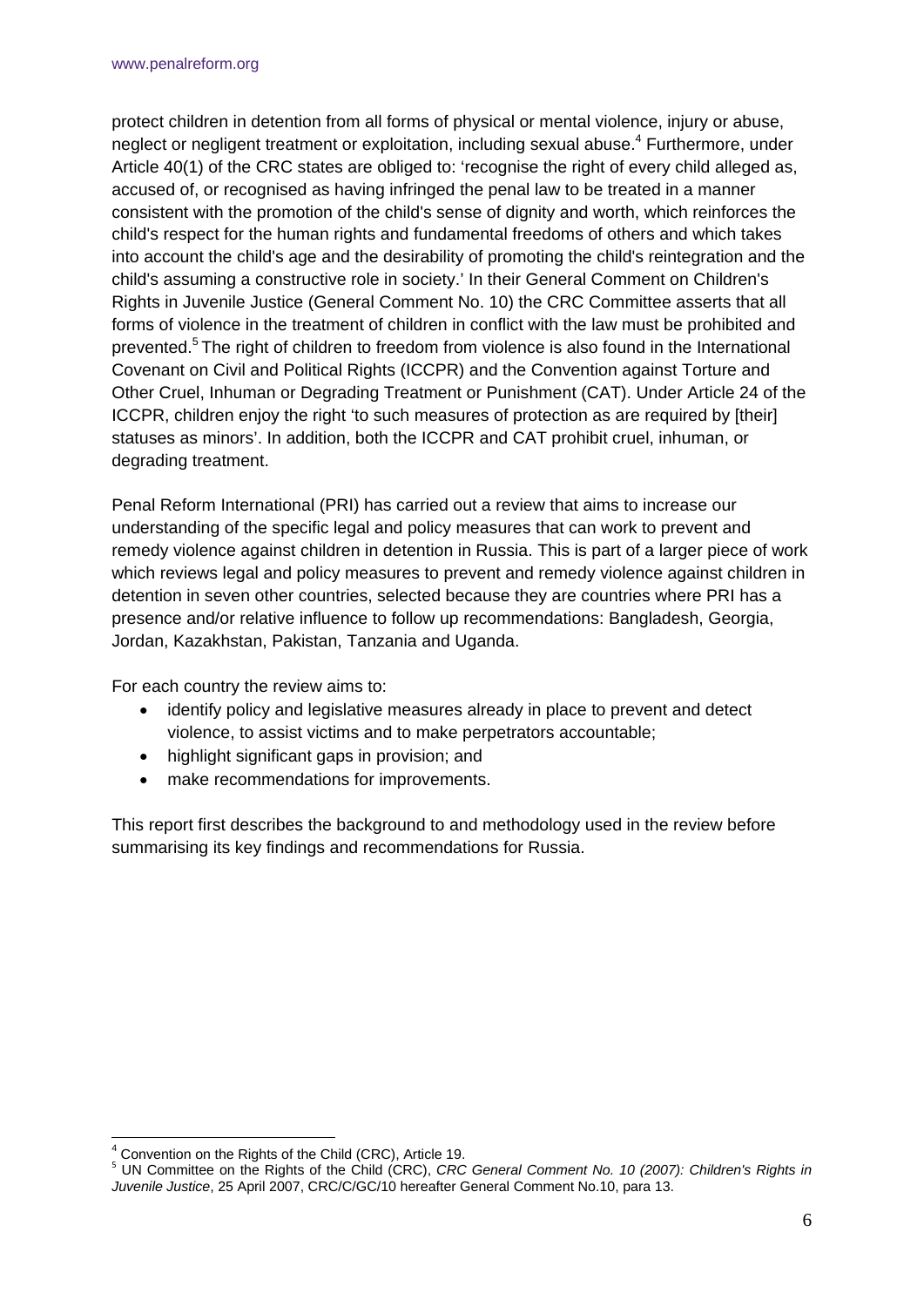# **2. BACKGROUND TO THE REVIEW**

# **Definitions**

For this review, children are defined as all those under  $18<sup>6</sup>$  and draws on definitions of violence provided by the CRC: 'all forms of physical or mental violence, injury and abuse, neglect or negligent treatment, maltreatment or exploitation, including sexual abuse'.<sup>7</sup> This includes torture which is defined by the Committee on the Rights of the Child in a recent General Comment as 'violence in all its forms against children in order to extract a confession, to extra-judicially punish children for unlawful or unwanted behaviours, or to force children to engage in activities against their will, typically applied by police and law enforcement officers, staff of residential and other institutions and persons who have power over children, including non-State armed actors'.<sup>8</sup> The Committee on the Rights of the Child has emphasised that the term violence 'must not be interpreted in any way to minimize the impact of, and need to address, non-physical and/or non-intentional forms of harm (such as, *inter alia*, neglect and psychological maltreatment)'.<sup>9</sup>

# **Methodology used**

A list of indicators of law and policy measures that can prevent and respond to violence against children in detention were drawn up. These were based upon various sources including the report prepared by the Office of the High Commissioner for Human Rights (OHCHR), UN Office on Drugs and Crime (UNODC) and the SRSG on Violence against Children entitled *Joint Report on Prevention of and Responses to Violence Against Children within the Juvenile Justice System.* They were also based on the research plan used by UNICEF in the Central and Eastern Europe and the Commonwealth of Independent States (CEE/CIS) region supporting research into the torture and ill-treatment of children in the context of juvenile justice by looking at its prevalence, impact, prevention, detection, assistance and accountability. Please see Annex 1 for the indicators used which include:

- having systematic information and data gathering in place to determine the scale and character of the problem;
- having a comprehensive policy on children's law and justice that makes it clear that children in conflict with the law are rights holders, violence against children in detention is unacceptable, and that perpetrators will be held accountable;
- ensuring that deprivation of liberty is used as a measure of last resort by having in place an appropriate minimum age of criminal responsibility, diversion measures and alternative measures to detention;
- ensuring that children are detained for the shortest appropriate period of time by implementing effective legal limits on time spent in police and pre-trial detention;

<sup>–&</sup>lt;br><sup>6</sup> CRC, Article 1.<br><sup>7</sup> CBC, Article 19

CRC, Article 19.

<sup>8</sup> UN Committee on the Rights of the Child (CRC), *General Comment No. 13 (2011): The right of the child to freedom from all forms of violence*, 18 April 2011, CRC/C/GC/13 para 26.<br><sup>9</sup> *Ibid.* para 4.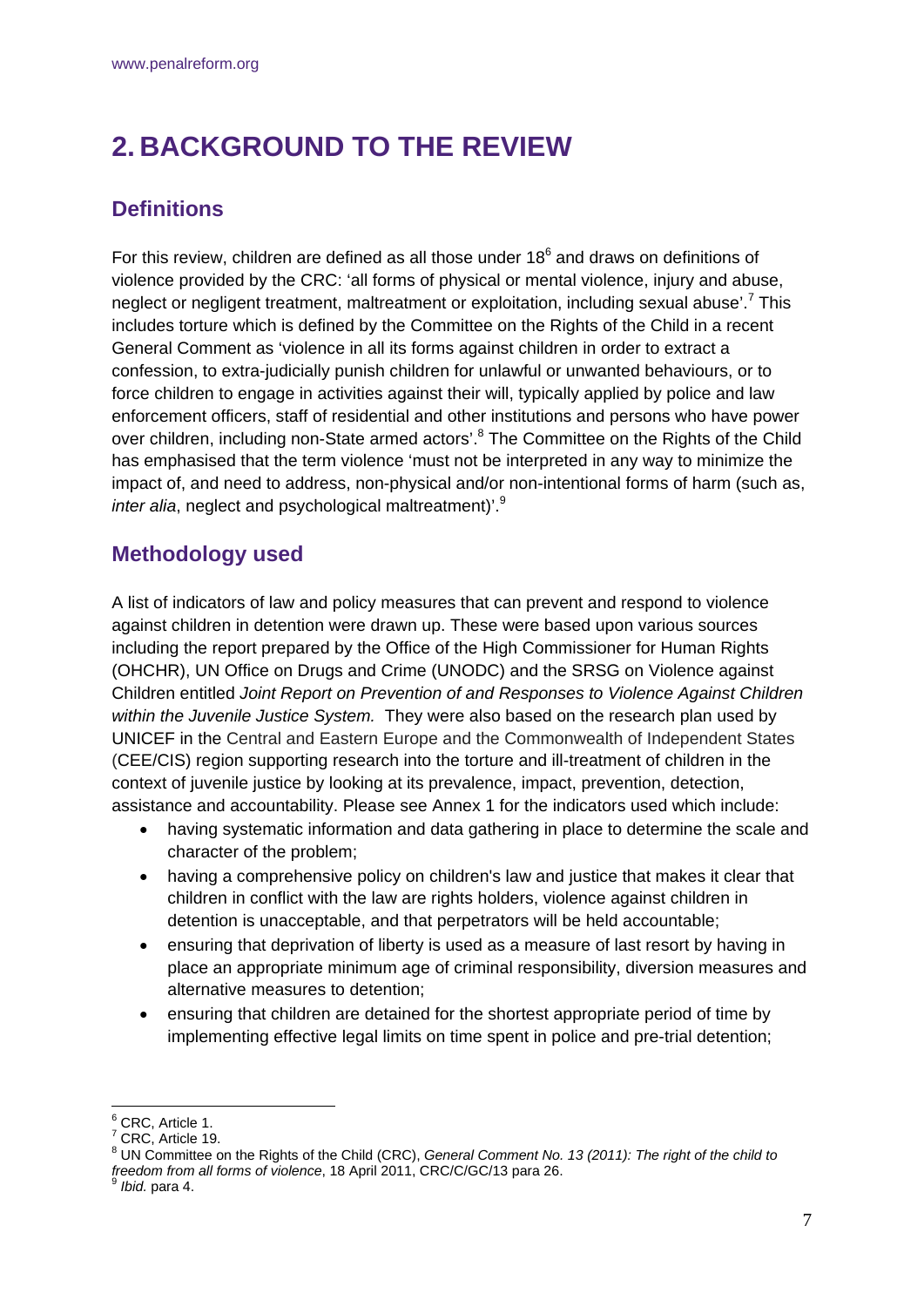- protecting children when they are in detention by separating children from adults, having properly trained, qualified and remunerated employees working in detention facilities, and ensuring contact with families, lawyers and civil society;
- having an effective independent complaints and monitoring mechanism; and
- holding those responsible for violence against children accountable through investigation of allegations, prosecution of those implicated by the evidence, and imposition of proportionate penalties where applicable.

A desk review was conducted to assess whether the above pre-defined law and policy measures were in place in Russia and the extent to which the measures were implemented in practice where such information was available. The research constituted an intensive literature search, review, and synthesis of relevant documents concerning Russia's current law and policy relating to the indicators identified. It drew upon a wide range of sources including information and reports from international NGOs such as UNICEF, UN and regional human rights mechanisms such as the Universal Periodic Review (UPR), National Human Rights Institutions, civil society and, in some instances, media reports.

This review focuses on police and pre-trial detention based on the assumption that these settings are particularly dangerous for children. Children can be vulnerable when in contact with the police: unreasonable force may be used in the course of arrest and during interrogations in order to force confessions; they may be held for lengthy periods of time alongside adult detainees; the arrest and placement of children in police detention may go unrecorded for some time, thereby providing law enforcement officials with a cloak of impunity; children can be very isolated at the police station; they may be denied access to legal representatives; and their families are often not told that their child has been arrested or where they are being held. Children in pre-trial detention are often at greater risk than those who have been convicted because they are held in the same overcrowded pre-trial detention facilities as adults, which can increase the risk of violence occurring.

The way in which girls and boys experience violence in detention can be different. Girls are always in the minority within criminal justice systems for children and require special protection as a consequence. As a result of their low numbers, many countries do not have special facilities for them and they are often held with adult women, which may increase the risk of physical and sexual abuse. Furthermore, they can be at risk of being held in isolation or far from their homes in order to keep them in institutions separate from boys. There may be a lack of female staff in facilities where girls are detained. Efforts were made to reflect these differences in the design of the desk review questions.

# **Challenges and limitations**

This review is designed to provide a snapshot of the state of play of existing law and policy measures to prevent and reduce violence against children in Russia and as such provide a useful springboard for further action on the ground. However, it has limitations: for example, it doesn't consider primary and secondary crime prevention measures for children; it doesn't examine violence by police which doesn't result in arrest and detention (for example against children living or working on the street); and doesn't look at law and policy in place for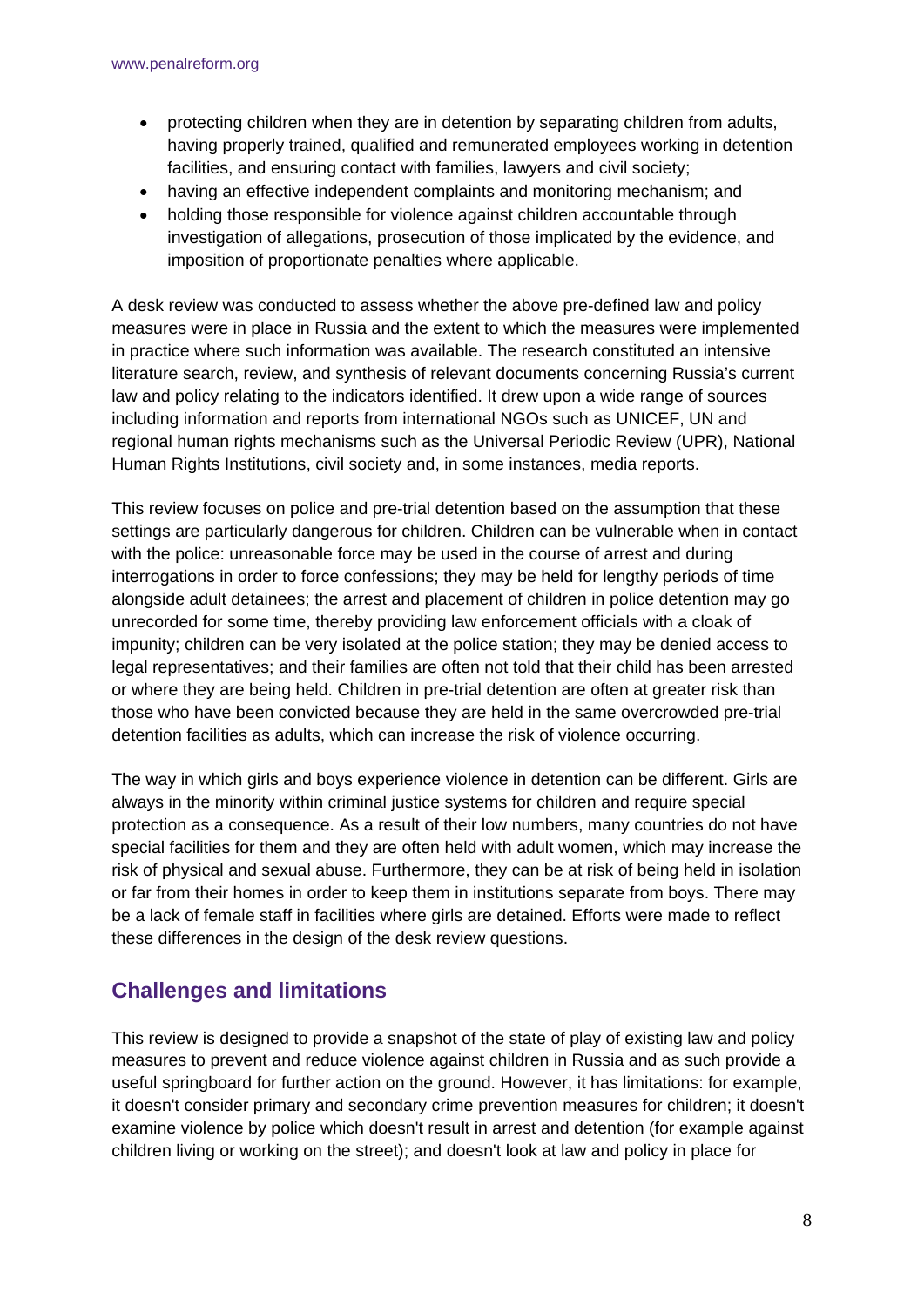children who are in post-trial detention. It also does not cover administrative or immigration detention or detention of children who are held with their mothers.

This review is not original research and is therefore hampered by its reliance on secondary data sources on the issue. Although every effort was made by PRI to ensure its comprehensiveness, it is possible that key sources were not accessed. Despite these limitations, it is hoped that the report is a useful starting point for further action.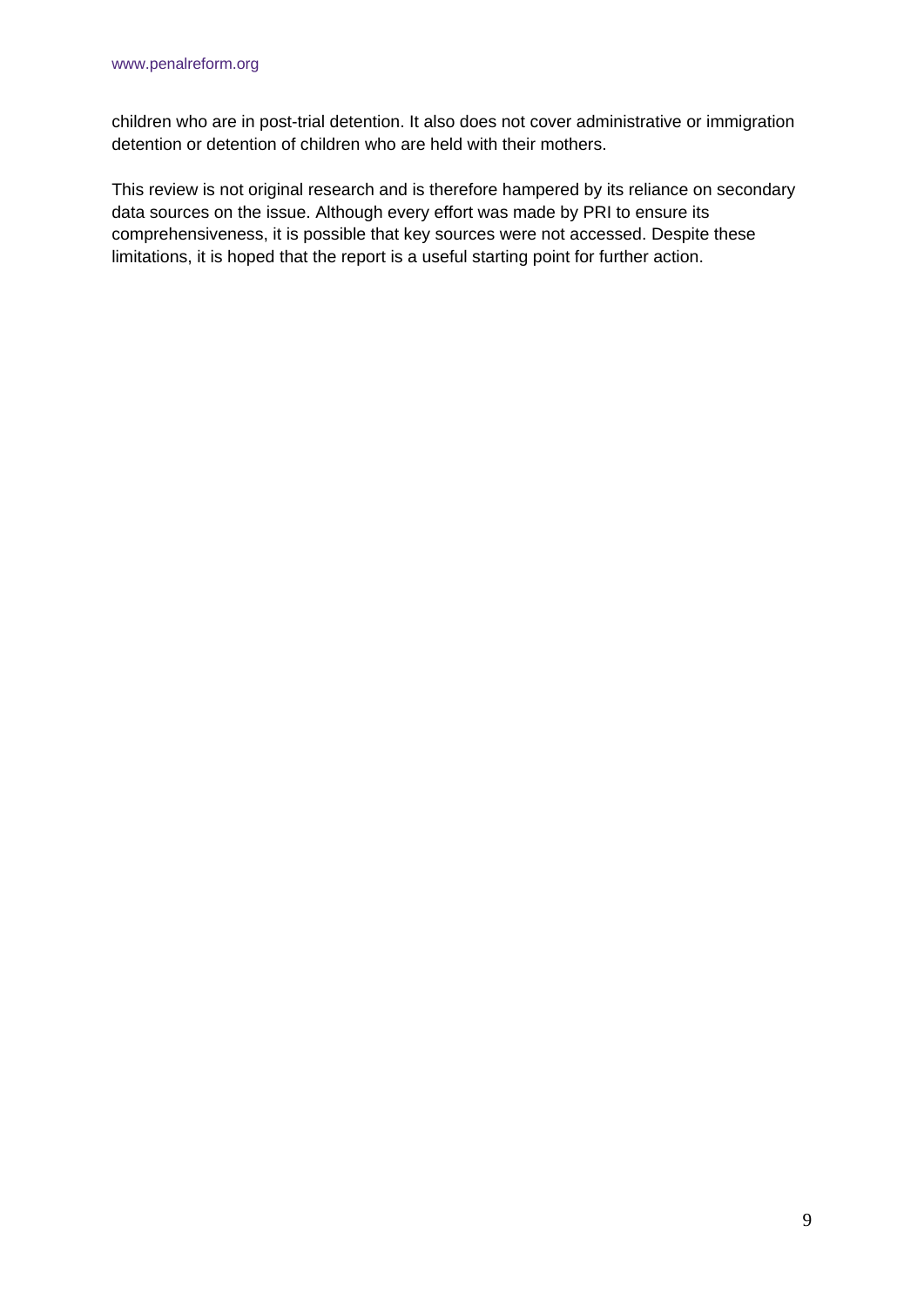# **3. FINDINGS AND RECOMMENDATIONS**

# **Evidence available on the issue**

## Number of children detained in police and pre-trial detention

In 2010 a total number of 46,954 children were convicted of a crime in Russia, with 8,644 (18.4 per cent) sentenced to deprivation of liberty.<sup>10</sup> The number of children in pre-trial detention centres at the end of 2011 was 1,781, decreasing from 2,827 at the end of 2009, and 2,092 at the end of 2010.<sup>11</sup> Figures for the number of children held in police detention were not available as part of this desk review.

## What evidence do we have of the prevalence of violence against children in police and pre-trial detention?

It is difficult to secure reliable and transparent data on the extent of the use of violence against children in detention. This is problematic because when the government does not have sufficient and relevant information about how the criminal justice system is working in practice then there is an increased risk that children may be exposed to violence, that perpetrators will not be held accountable and that the ill-treatment of children in detention remains invisible and unreported. Research uncovered reference in the US Department of State Human Rights Report 2010 to 'numerous, credible reports' that law enforcement personnel engaged in torture, abuse, and violence to coerce confessions from suspects, including against children. They further report allegations that authorities did not consistently hold officials accountable for such actions.

In January 2012, there were media reports of the case of a 15 year old boy beaten to death during interrogation in police custody in St. Petersburg for which the perpetrator admitted guilt.12 In another 2010 report, militia officers and a local police officer arrested a 15 year old in his home, refused to inform his family of the reason for his arrest and proceeded to beat him in an attempt to force him to admit to a theft offence.<sup>13</sup>

In relation to the treatment of adults in detention, the Committee against Torture in its 2012 Concluding Observations raised concerns over 'persistent reports of the widespread practice in the State party of torture and ill-treatment of detainees, including as a means to extract confessions'14, building on its 2007 comments that there were 'particularly numerous, ongoing and consistent allegations of acts of torture and other cruel, inhuman or degrading treatment or punishment committed by law enforcement personnel, including in police

<sup>1</sup>  $10$  Judicial Department at the Supreme Court of the Russian Federation, Available at http://www.cdep.ru/index.php?id=79&item=837 (accessed 13 November 2012).<br><sup>11</sup> Federal Service of Execution of Punishments of Russia, Available at

http://fsin.su/structure/inspector/iao/statistika/Xar-ka%20v%20CIZOiT/ (accessed 13 November 2012).<br><sup>12</sup> News report from gazeta.*ruTeenager beaten to death in police station to get admission of guilt*, 23 January 2012 Available at http://en.gazeta.ru/news/2012/01/23/a\_3971629.shtml (accessed 13 November 2012).<br><sup>13</sup> News reports from memo.ru July 27 2010 Available at:

http://www.memo.ru/eng/news/2010/07/28/2807101.htm (accessed 13 November 2012).<br><sup>14</sup> UN Committee Against Torture (CAT), Conclusions and recommendations of the Committee against Torture:

*Russian Federation,* November 2012, CAT/C/CO/RUS/5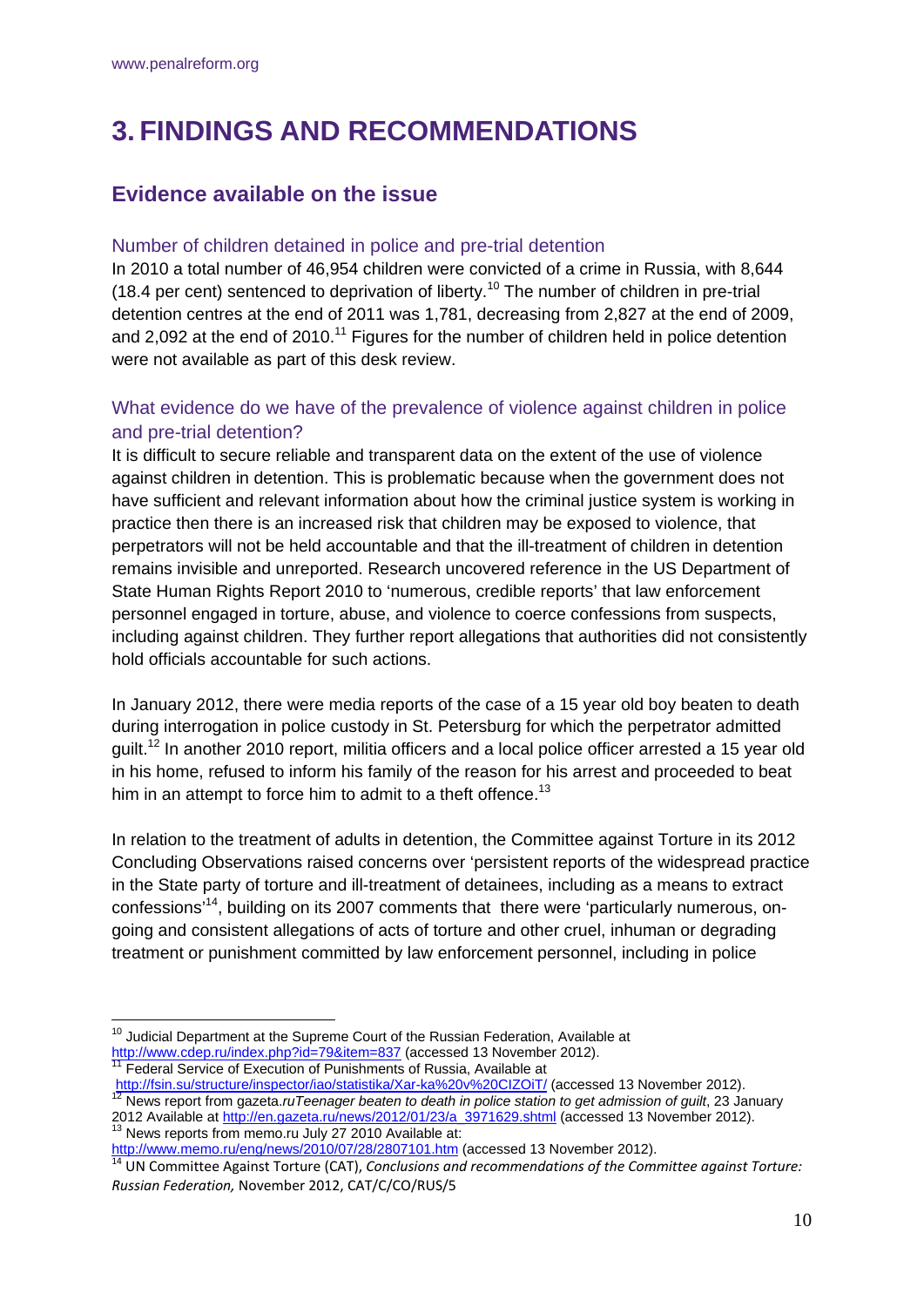custody'.15 Concern was expressed that because the system of promotion for law enforcement officials is measured on the number of crimes solved, it creates conditions that promote the use of torture or ill-treatment in police custody and during interrogation in order to obtain confessions. Overall, it highlighted a culture of impunity among law enforcement officials with regards to torture.

| <b>RECOMMENDATIONS TO IMPROVE EVIDENCE AND DATA GATHERING</b>                                                                                                                                                                                                                                                                                                                                                                                                     |  |
|-------------------------------------------------------------------------------------------------------------------------------------------------------------------------------------------------------------------------------------------------------------------------------------------------------------------------------------------------------------------------------------------------------------------------------------------------------------------|--|
| $\rightarrow$ Existing studies and research are not sufficient to give us a clear overview of the<br>use of violence against children in the criminal justice system, therefore, more<br>studies must be undertaken to establish the extent of the problem.<br>$\rightarrow$ Russia needs to have more effective and more transparent data collection and<br>publication on indicators that can help to address violence covering the<br>following: <sup>16</sup> |  |
| Time spent in detention before sentence<br>$\bullet$                                                                                                                                                                                                                                                                                                                                                                                                              |  |
| Time spent in detention after sentence<br>$\bullet$                                                                                                                                                                                                                                                                                                                                                                                                               |  |
| Number of child deaths in detention during 12 months<br>$\bullet$                                                                                                                                                                                                                                                                                                                                                                                                 |  |
| Percentage of children not wholly separated from adults<br>$\bullet$                                                                                                                                                                                                                                                                                                                                                                                              |  |
| Percentage of children visited by family member in last three months<br>$\bullet$                                                                                                                                                                                                                                                                                                                                                                                 |  |
| Percentage who enter a pre-trial or pre-sentence diversion scheme<br>$\bullet$                                                                                                                                                                                                                                                                                                                                                                                    |  |
| Number of children in detention per 100,000 child population<br>$\bullet$                                                                                                                                                                                                                                                                                                                                                                                         |  |
| Number of child deaths in detention during a 12-month period, per 1,000<br>$\bullet$<br>children detained                                                                                                                                                                                                                                                                                                                                                         |  |
| Percentage of children in detention who are victims of self-harm during a<br>$\bullet$<br>12-month period                                                                                                                                                                                                                                                                                                                                                         |  |
| Percentage of children in detention who are victims of sexual abuse<br>$\bullet$<br>during a 12-month period                                                                                                                                                                                                                                                                                                                                                      |  |
| Percentage of children in detention who have experienced closed or<br>$\bullet$<br>solitary confinement at least once during a 12-month period                                                                                                                                                                                                                                                                                                                    |  |
| Existence of a system guaranteeing regular independent inspection of<br>$\bullet$<br>places of detention                                                                                                                                                                                                                                                                                                                                                          |  |
| Existence of specialised standards and norms concerning recourse by<br>$\bullet$<br>personnel to physical restraint and use of force with respect to children<br>deprived of liberty                                                                                                                                                                                                                                                                              |  |
| Existence of specialised standards and norms concerning disciplinary<br>$\bullet$<br>measures and procedures with respect to children deprived of liberty                                                                                                                                                                                                                                                                                                         |  |
| The UNODC-UNICEF Manual suggests that data should be disaggregated by                                                                                                                                                                                                                                                                                                                                                                                             |  |
| gender, ethnicity, offence and district of origin. It also suggests that data on juveniles                                                                                                                                                                                                                                                                                                                                                                        |  |
|                                                                                                                                                                                                                                                                                                                                                                                                                                                                   |  |

<sup>&</sup>lt;sup>15</sup> UN Committee Against Torture (CAT), *Conclusions and recommendations of the Committee against Torture : Russian Federation*, 6 February 2007, CAT/C/RUS/CO/4 para 9. 16 These indicators are based upon those recommended by UNODC and UNICEF in their *Manual for the* 

*measurement of juvenile justice indicators,* 2007, United Nations: New York and also on indicators outlined in Detrick S, Abel G, Berger M, Delon, A and Meek R, *Violence against children in conflict with the law: A study on indicators and data collection in Belgium, England and Wales, France and the Netherlands*, 2008, Amsterdam, Defence for Children International.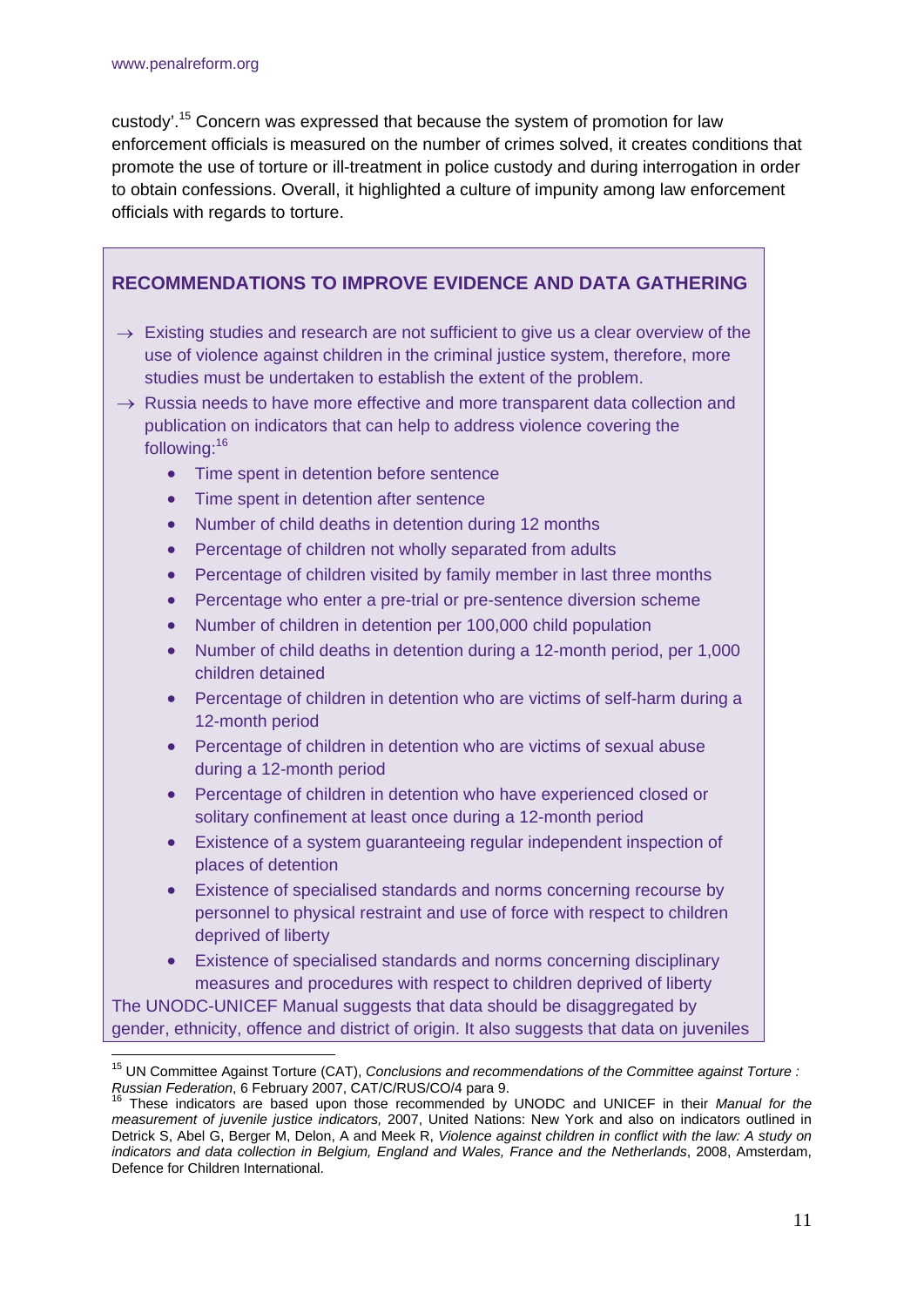deprived of liberty be disaggregated by the kind of facility in which they are confined. The proposed categories are police stations, juvenile detention facilities, 'juvenile rehabilitation facilities/schools' and 'prison', defined as 'detention facility housing both children and adults.'

# **Use of detention as a last resort**

Children should only be detained as a matter of last resort and keeping children out of police and pre-trial detention in the first place will reduce the numbers of children exposed to violence in these settings.

## Comprehensive law and policy on children in criminal justice

Currently there is no separate system of juvenile justice in the Russian Federation and no comprehensive law or policy relating to children in conflict with the law which expressly states that detention should be a matter of last resort. Children are considered as a separate group in so far as acts of criminal legislation contain sections with specific reference to them.

## Minimum age of criminal responsibility

Setting the age of criminal responsibility as high as possible and no lower than 12 years (as recommended by the UN Committee on the Rights of the Child<sup>17</sup>) is an important preventive measure since it reduces the number of children in detention overall. A minimum age for detention set higher than that for criminal responsibility can also reduce the numbers of children detained. The stated age of criminal responsibility in Russia is 16. However, for a wide variety of crimes ranging from homicide, kidnapping, rape, and terrorism to vandalism, theft and possession of narcotics, among others, children can be criminally liable from the age of 14. In spring 2012, media sources reported that the State Duma was drafting a bill that would lower the age of criminal responsibility to 14 for all crimes and to 12 for the crimes listed above.<sup>18</sup> As of November 2012 no further information on the draft Bill had appeared in the media, however, from unofficial sources it was learnt that the State Duma had ordered an expert opinion from the Institute of Forensic Psychiatry.

In addition, according to Article 27 of the Code of Criminal Procedure (and Article 20 of the Criminal Code), if a juvenile has reached the age of criminal responsibility but there is evidence of slow mental development which has not been connected with a mental disorder then he or she is not held criminally liable. This is provided the child concerned committed a socially dangerous act but couldn't fully understand the actual character and public danger of their actions.

Currently, the 1999 law on 'the Principles of Prevention of Neglect and Juvenile Delinquency' allows for the placement of children younger than 14 in centres for temporary confinement, either by order of a judge (in response to 'social dangerous acts', in effect criminal offences if they were over the age of criminal responsibility) or as a judicial sentence. Children may be

<sup>1</sup> 

<sup>&</sup>lt;sup>17</sup> General Comment No 10, para 32.<br><sup>18</sup> Too young for jail? Russian MPs want 12-year-olds tried as adults, 1 March 2012 Available at: *http://rt.com/news/prime-time/russia-jail-age-juvenile-637/* (accessed 13 November 2012).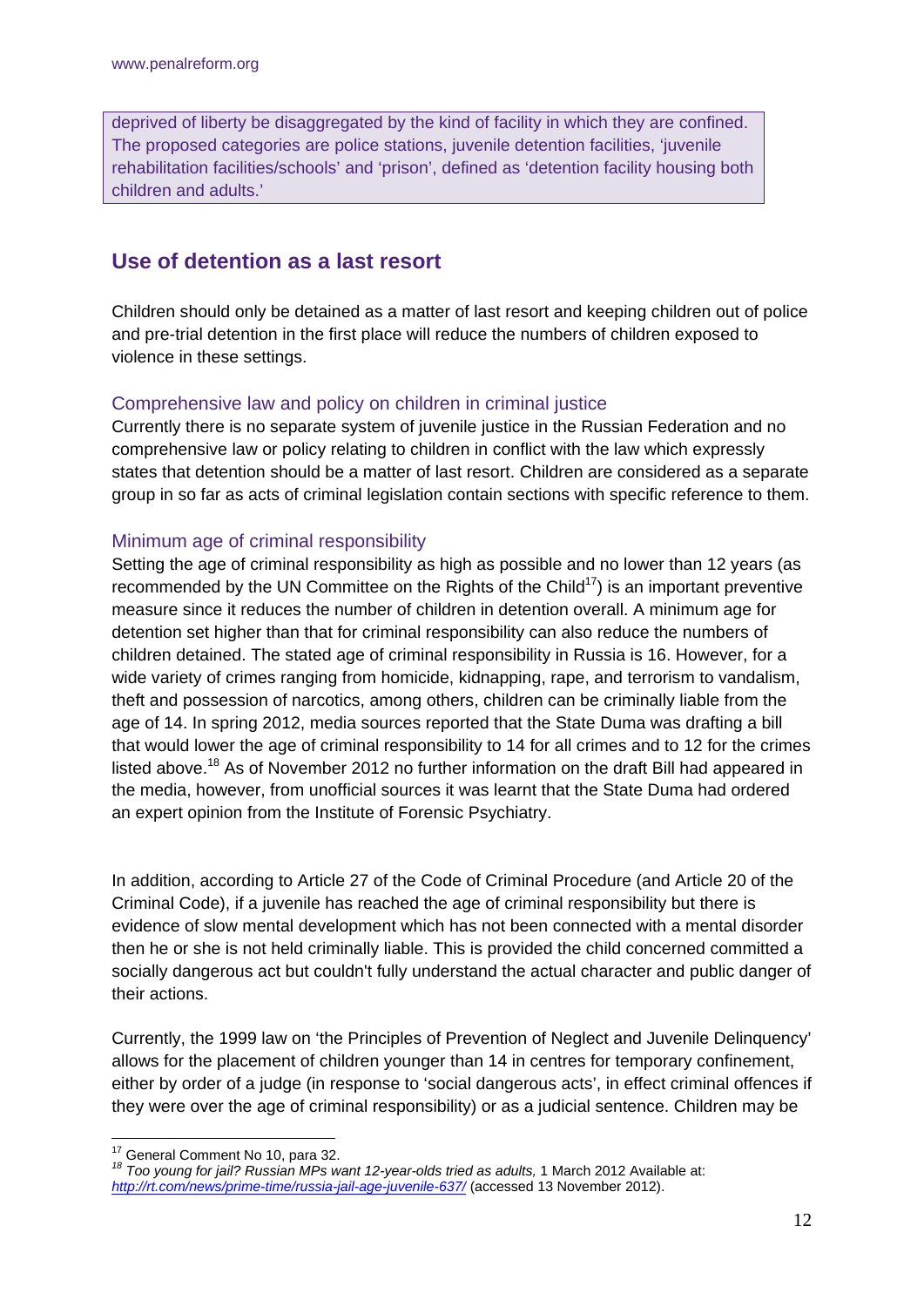deprived of their liberty in these centres for up to 30 days under the following conditions: if it is necessary to protect the child's health, prevent them from committing another crime (in the case of a criminal offence), if there is no information about the child, if the child has no place to live or his home is outside the region where he committed the act or is so far that the child's parents are not able to collect the child from the police station within 3 hours. However, it is PRI's experience that judges often place children in these centres in the wrong instances.

#### Diversionary measures

Diverting children away from the formal criminal justice system is an important way of ensuring they are not exposed to violence within detention settings. Russia has a number of options for diversion. Article 427 of the Code for Criminal Procedure states that 'if during preliminary investigation of criminal case about a crime of small or medium degree it is established that correction of the accused juvenile can be reached without application of punishment, the investigator with the consent of the head of investigative body, and also the person conducting the initial inquiry with the consent of the prosecutor shall have the right to pass a resolution on the termination of the criminal prosecution and on entering a petition to the court on applying towards the minor accused a forcible measure of an educational impact, stipulated by the second part of Article 90 of the Criminal Code of the Russian Federation, which shall be directed by the public prosecutor to the court together with the criminal case'. The measures that are stipulated in Article 90 of the Criminal Code referred to above include a warning, transfer to supervision of parents or guardians, an obligation to reconcile the harm caused, restriction of leisure activities and establishment of special behavioural requirements.

According to Article 432 of the Code for Criminal Procedure, if the case concerns a crime of ordinary gravity or certain grave crimes then the investigator, with the consent of the head of the investigative body, and the person conducting the initial inquiry, with the consent of the prosecutor has the power to discontinue the criminal proceedings and to petition the court to impose compulsory re-education measures on the child.

### Alternatives to pre-trial detention

The Code of Criminal Procedure<sup>19</sup> allows for the supervision of minors who are suspected or accused of a criminal offence rather than pre-trial detention. Supervision includes parents or guardians who must provide a written obligation to ensure the child in their care's proper behaviour and attendance at trial. 'Proper behaviour' is defined under Article 102 of the Code which states that they must not leave their place of residence without permission, must attend court and not to interfere with the criminal case or proceedings.

# **RECOMMENDATIONS TO ENSURE DETENTION IS USED AS A LAST RESORT**

 $\rightarrow$  Russia should create separate, comprehensive legislation protecting children throughout the criminal justice system that addresses all elements of the system

<sup>1</sup> <sup>19</sup> Article 105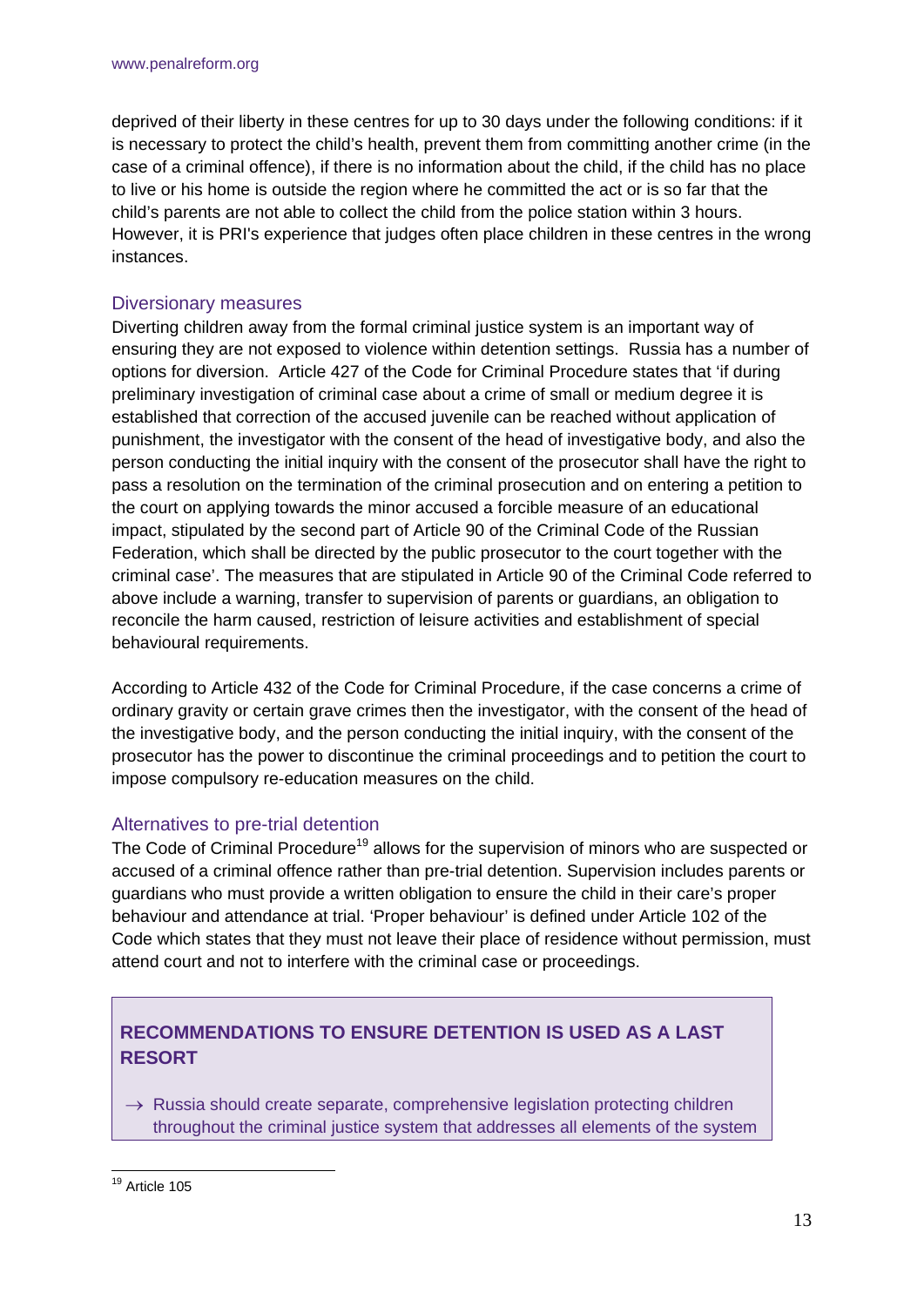from prevention of crime through to reintegration. An inter-agency approach should be adopted and clear responsibilities and timeframes allocated to each.

- $\rightarrow$  The Russian State Duma should be mindful of Russia's obligations under the CRC and not lower the age of criminal responsibility further.
- $\rightarrow$  Far more attention must be given to developing and implementing measures for diverting children out of the formal justice system through the use of police cautions, mediation and alternative dispute resolutions. Police and prosecutors should be trained in these methods and judges should be involved in their development so they have confidence in their effectiveness.
- $\rightarrow$  Legislation should be introduced that imposes greater restrictions on the use of pre-trial detention so it is only used as a last resort and for the shortest possible period of time where there is a risk of absconding and/or if a child is a danger to themselves or others.

# **Limiting the time children are held in police and pre-trial detention**

### Limiting time in police detention

The UN Committee on the Rights of the Child has indicated in General Comment No 10 that no child should be detained by the police for more than 24 hours without a judicial order.<sup>20</sup> The longer the period spent in police custody without the knowledge of the court system and possibly without the knowledge of family or guardian, the greater the risk of violence taking place. In Russia, a child, as with an adult, if suspected or accused of committing a crime may be arrested and remanded in custody for 48 hours before a judicial order is made. The court may then decide to prolong custody for up to 72 hours. $21$ 

### Limiting time in pre-trial detention

The Code of Criminal Procedure states that children may be detained in pre-trial centres only when suspected of committing a grave or especially grave crime.<sup>22</sup> Children, as with adults, may be held for up to two months from arrest. The court may then extend this limit for up to six months in cases classified as complex. Further extension of up to 12 months may be made for suspects accused of committing grave crimes, where the case is specified as complex and with the consent of the prosecutor of the Subject of the Russian Federation. Finally, the term may be extended by the High Court of the Subject of the Russian to 18 months in exceptional cases, if the extension is requested with the consent of the chair of the investigation committee of the Russian Federation or the Subject of the Russian Federation. The maximum period of pre-trial detention allowed by law in Russia, for both adults and children, is therefore 18 months, considerably longer than the CRCrecommended six months limit. $^{23}$ 

1

<sup>&</sup>lt;sup>20</sup> UN Committee on the Rights of the Child (CRC), *CRC General Comment No. 10 (2007): Children's Rights in* Juvenile Justice, 25 April 2007, CRC/C/GC/10, para 83.<br>
<sup>21</sup> Code of Criminal Procedure, Article 108, 7(3).<br>
<sup>22</sup> Ibid.<br>
<sup>23</sup> UN Committee on the Rights of the Child (CRC), CRC General Comment No. 10 (2007): Children's Rig

*Juvenile Justice*, 25 April 2007, CRC/C/GC/10, para 83.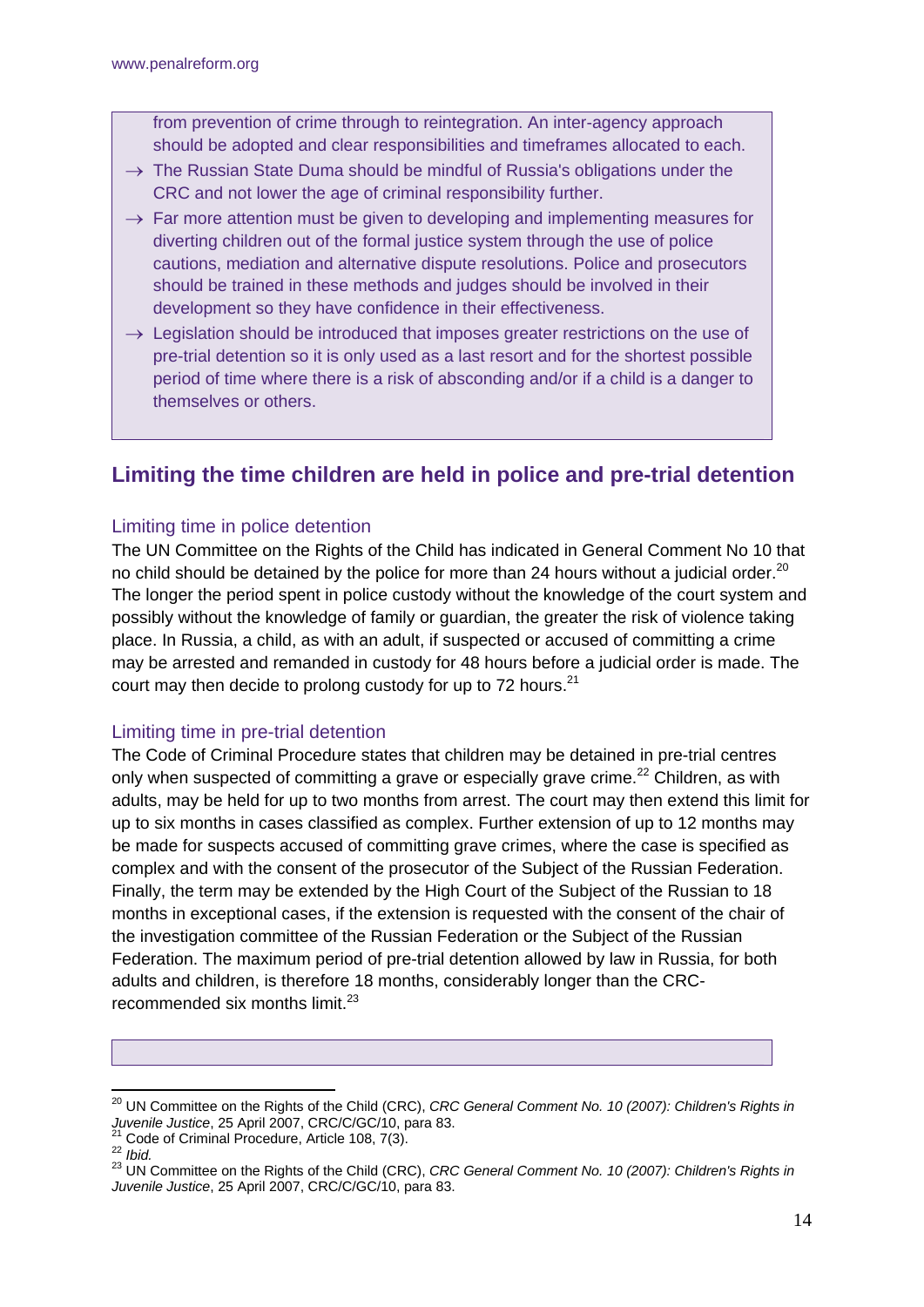## **RECOMMENDATIONS TO LIMIT THE TIME HELD IN DETENTION**

- $\rightarrow$  The time limit for detaining a child in police custody must be reduced from 48 hours to 24 hours for all children under the age of 18 years, in line with the recommendations of the Committee on the Rights of the Child.
- $\rightarrow$  The maximum time limit for children to be detained in pre-trial detention should be no more than six months regardless of the severity of the alleged offence.

# **Prevention measures at the police station**

## Proper registering of detainees within a time limit

Registering of detainees is an important preventive measure since it establishes that the police station has responsibility and is accountable for the treatment of a child detainee. Under the Federal Law of Police<sup>24</sup>, after arrest and delivery to the nearest police station, police are required to record in writing the date, time and place of where the arrest record is made and the initials of the police officer recording the arrest as well as the time, place, and grounds of detention of the suspect and the fact of notification of relatives of the detainee. This arrest record must be signed by both the police officer and the detainee within three hours of detention. In their submission to the Universal Periodic Review (UPR) in 2008, Russian NGOs reported that police often denied the procedural rights of detainees, including a refusal to register the exact time or date of detention.<sup>25</sup> The position for children was not explicitly covered.

### Specialist police officers to deal with children

International standards $^{26}$  encourage specialisation within the police to deal with child offenders and a child should be referred to the relevant specialised officer as soon as possible following arrest. Russia currently has a special police division to deal with children, the Division on Affairs of Minors.

### Separation from adults during police detention

Article 33 of the Federal Law 'On the detention of suspects and accused of committing crimes' states that children must be held in separate cells from adults, which refers to those both in detention isolators of the Ministry of Internal Affairs (police) as well as pre-trial detention centres of the Federal Penitentiary Service (FSIN). The rights of those suspected and accused of committing an administrative offence is covered by the Code of Administrative Offences, which also provides for separate accommodation.

#### Presence of lawyers, parents and others during questioning

Contact with the outside world can be a vital preventive mechanism and can also be an opportunity for children to report violence. Under Article 423 of the Criminal Procedural Code, legal representatives (defined as guardians / adopters / representatives of the

<u>.</u>

<sup>&</sup>lt;sup>24</sup> Code of Criminal Procedure, Article 14.<br><sup>25</sup> OHCHR, *Summary of Stakeholder Information, Human Rights Council, Working Group of the Universal Periodic Review*, 2008.<br><sup>26</sup> Beijing Rule 12.1; Riyadh Guideline 58.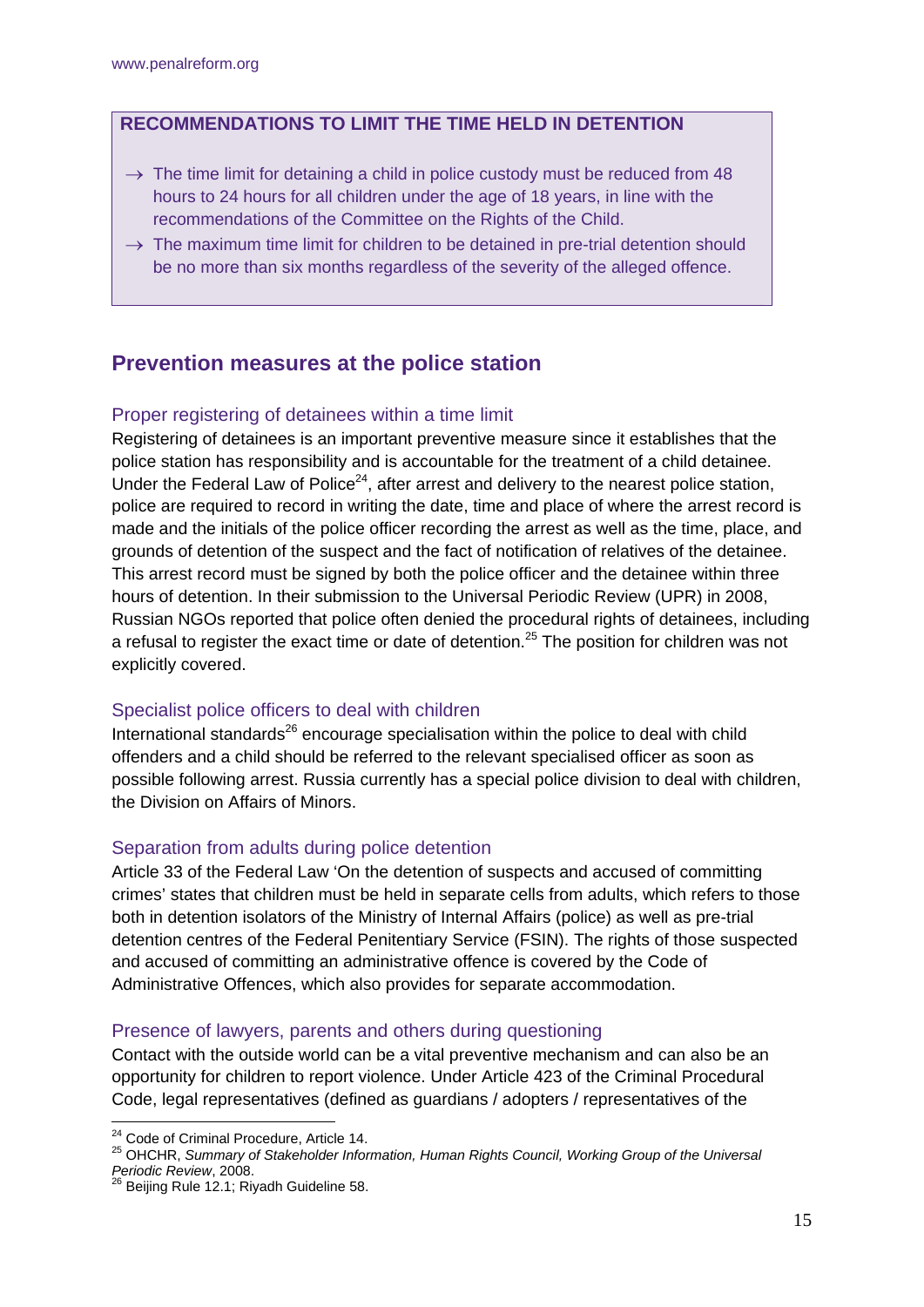institution caring for the minor) of a suspect under 18 years of age must be immediately informed when the child is taken in to custody and similarly, when there has been an extension of the term for holding him or her under arrest. Article 426 allows the legal representatives 'to take part in an interrogation of the minor suspect or accused', but does not require it.

Also, under the Federal Law on Police, Article 14 requires a police officer to inform the person detained of their right to counsel. In addition, for children under 16 years of age (or 16-18 years and suffering from a mental disorder or disability), there is the obligatory participation of a pedagogue or psychologist at the interrogation. However, there have been reports that police have obtained defence counsel friendly to the prosecution who have subsequently agreed to the interrogation of their clients in their presence while making no effort to defend their clients' legal rights.<sup>27</sup>

# **RECOMMENDATIONS TO PREVENT VIOLENCE AGAINST CHILDREN IN POLICE DETENTION**

- $\rightarrow$  There should be legislation requiring the mandatory presence of legal counsel during the interrogation of a child at the police station.
- $\rightarrow$  A more comprehensive system of police officers specialised in children's rights should be set up.

# **Prevention measures during court proceedings**

## Support from social workers/probation officers to identify alternatives to pre-trial detention

Under the Criminal Code, the court is required to take into consideration a juvenile's history, life, education, level of mental development and 'also the influence of older people on him', and in some courts, social workers are employed whose responsibilities include investigating this and providing a judge with a pre-sentence report. Since 1999, the St Petersburg City Court has included social workers in its staff for this reason, and since 2001 this pilot was extended to two other regions of the country.<sup>28</sup> Currently, courts in almost 30 of the 83 regions of Russia use so called 'juvenile technologies', including specialised judges and the use of pre-sentence reports to influence alternative sanctions.

1

<sup>27</sup> US Department of State *Human Rights Report 2010: Russia,* 2011, Available at:

http://www.state.gov/j/drl/rls/hrrpt/2010/eur/154447.htm(accessed 13 November 2012). 28 Peter Roudik, *Law Library of Congress – Russian Federation: Children's Rights, international and national laws and practice,* 2007, Available at: http://www.loc.gov/law/help/child-rights/pdfs/childrensrights-russia.pdf (accessed 13 November 2012).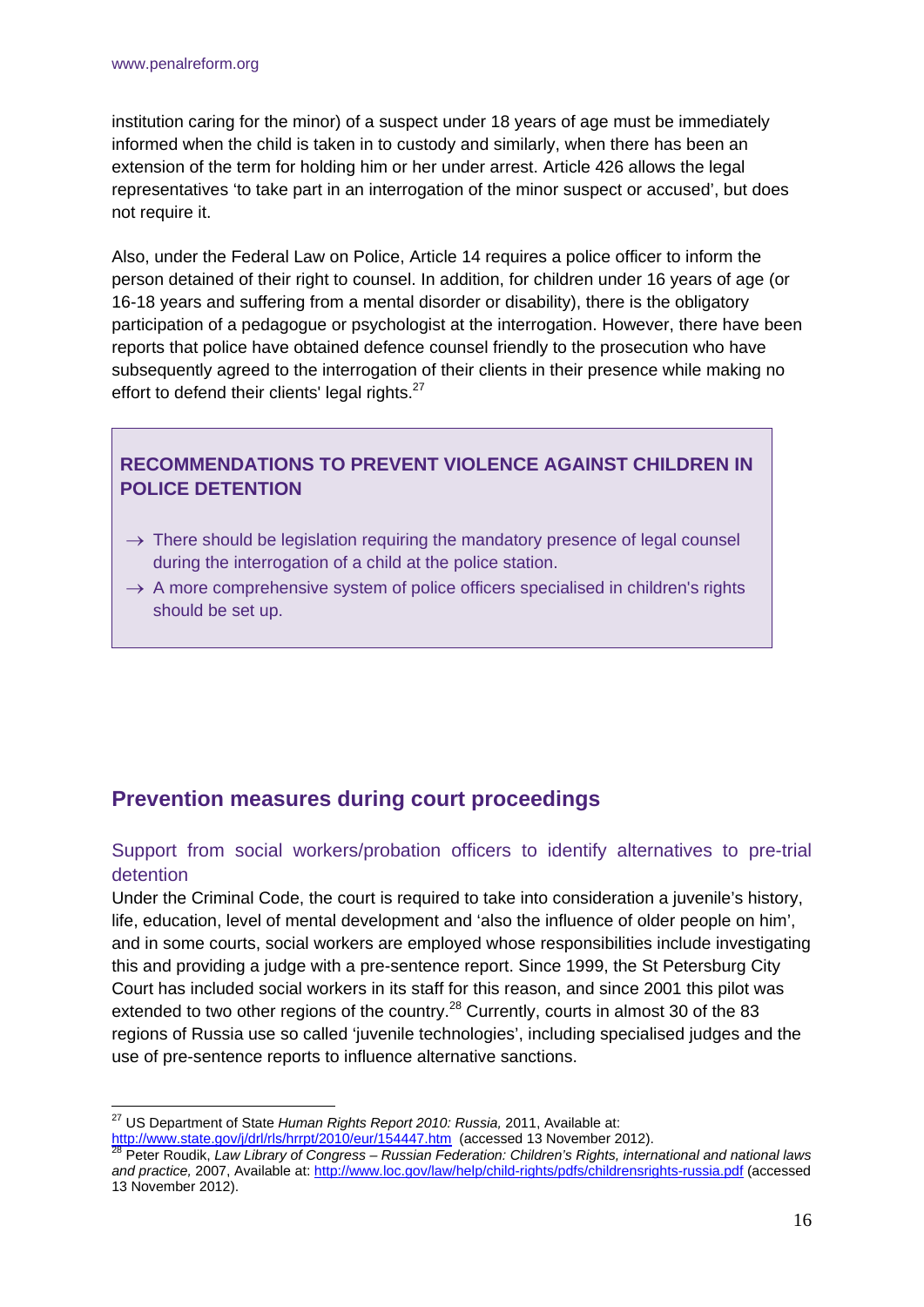#### Provision of legal assistance during court proceedings

Article 51 of the Criminal Procedural Code states that 'participation of the counsel for the defence in the criminal court proceedings shall be obligatory, if…the suspect or the accused is a minor'. Where a child or his or her parents or legal representatives do not or cannot appoint a defence lawyer, the lawyer must be appointed by the inquirer or investigator and paid from the federal budget. Further, Article 18 of the Federal Code 'On the detention of persons suspected or accused of committing a crime' allows a meeting with an accused or suspect's defence counsel from the moment of detention, 'without limitation of the number and duration'.

#### Exclusion of evidence obtained through torture or threats

Courts which allow evidence that has been obtained through torture or threats add to the problems of impunity that make these practices so common in the investigation phase of the juvenile justice system. The Code of Criminal Procedure states that evidence obtained by torture is inadmissible as evidence. However, as noted by the Committee against Torture, in practice confessions coerced through torture were often admitted as evidence in the absence of a proper investigation into the allegations. They also stated concern at the 'lack of information received on cases in which courts ordered investigations into allegations made by a defendant that he or she confessed to a crime under duress, or postponed criminal proceedings pending such an investigation, and/or deemed such confessions or other evidence inadmissible'. In 2007 the Committee had reported that there is little guidance provided to the courts in how to rule that the evidence is inadmissible, or to order an immediate and independent investigation<sup>29</sup>

### **RECOMMENDATIONS FOR COURTS**

- $\rightarrow$  Courts must be supported in their decision-making by social workers, probation officers or other suitable persons who can liaise with family and community and identify community-based alternatives to pre-trial detention.
- $\rightarrow$  Clear legal provisions should be adopted that prescribe measures to be taken by courts should evidence appear to have been obtained through torture or illtreatment.

## **Prevention measures in pre-trial detention facilities**

#### Separation from adults in pre-trial detention

1

Article 33 of the Federal Law 'On the detention of suspects and accused of committing crimes' states that children must be held in separate cells from adults in pre-trial detention centres of FSIN. However, 'in exceptional circumstances' with the consent of a prosecutor, children may be housed with adults of 'positive character', convicted for the first time of a

<sup>&</sup>lt;sup>29</sup> UN Committee Against Torture (CAT), *Conclusions and recommendations of the Committee against Torture : Russian Federation*, November 2012, CAT/C/RUS/CO/5 [advance unedited version]; UN Committee Against Torture (CAT), *Conclusions and recommendations of the Committee against Torture : Russian Federation*, February 2007, CAT/C/RUS/CO/4, para 21.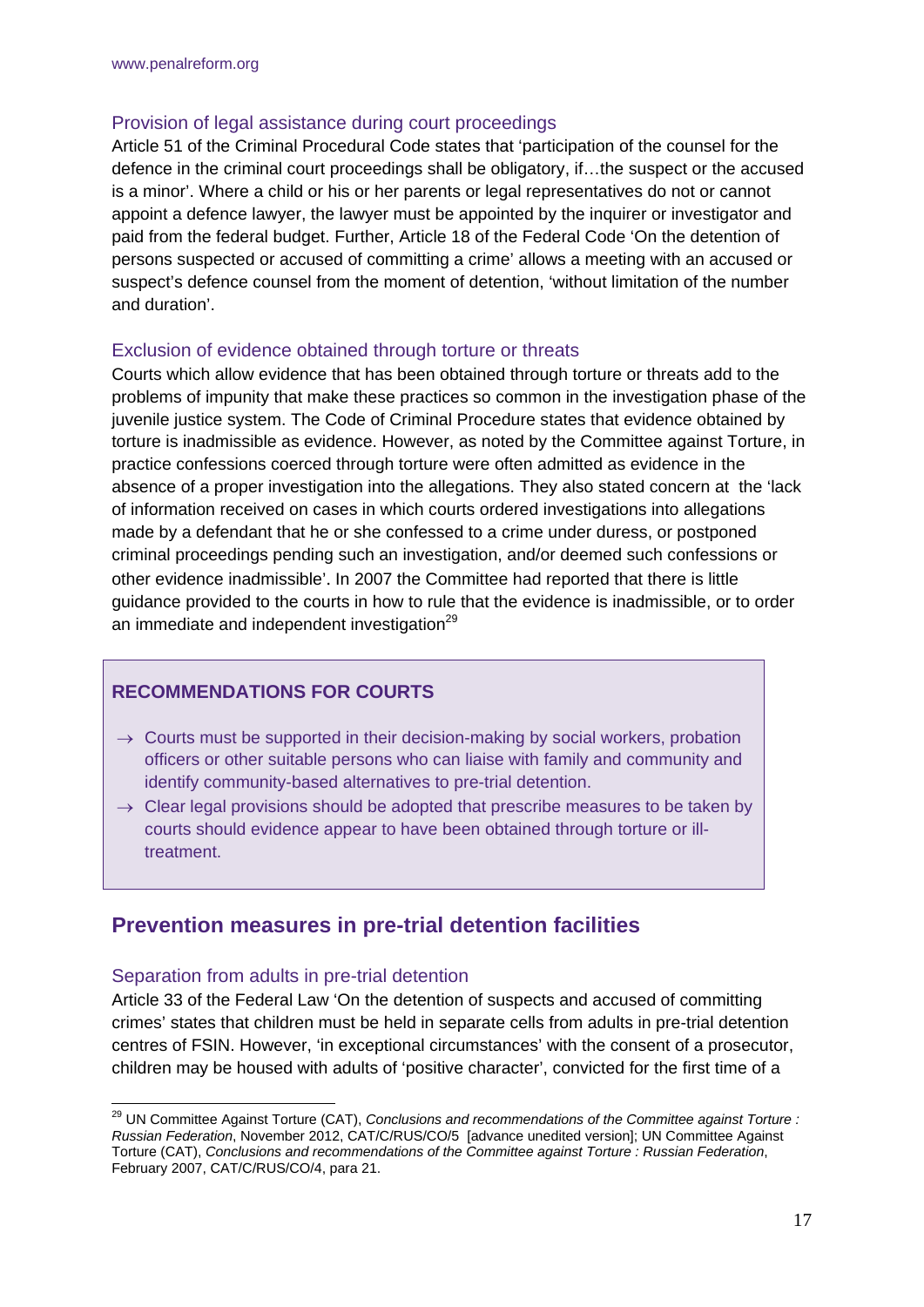minor or average offence; the Ministry of Justice Order of 2005 states that the judgment of this 'positive character' must be made by an inspector for education and a psychologist.

### Regular visits by parents/guardians/family members and others

Article 55 of the Family Code states that a 'child in an emergency situation', which includes arrest and detention, has the right to communicate with his or her parents and other relatives. The Federal Law 'On detention of persons suspected or accused of committing a crime' allows for two visits per month of a pre-trial (adult) detainee from relatives or other persons for up to three hours. However, it does require the detainee to obtain written permission from the body or person overseeing the criminal case. Correspondence via letters is allowed without limitations, at the expense of the detained individual. According to the Ministry of Justice Order 'On the rules of procedure of remand prison system' (2005), children suspected or accused of committing a crime have no limit to the number of letters, telegrams or packages they are allowed to receive or send. However, the post is subject to censorship and all stationary must be purchased by the detainee.

## Specialised standards and norms concerning disciplinary measures and procedures and use of force with respect to children in pre-trial detention

Under the Federal Law 'On detention of those persons suspected or accused of committing a crime' children may be sanctioned to a reprimand, or placement in solitary confinement for a period of up to seven days. For the latter, the penalty must be given in writing. Suspects and defendants have the right to appeal to a higher official, prosecutor or court regarding the penalty, although this appeal does not suspend the execution of the measure. Children may be placed in solitary confinement for a range of infractions: abuse of other detainees; attacking staff; disobedience; possession of alcohol of drugs; possession of prohibited items; gambling; and disorderly conduct. During solitary confinement visits with all except their counsel is prohibited. Corporal punishment is considered unlawful as a disciplinary measure in penal institutions, but there appears to be no explicit prohibition. Article 44 of the Federal Law allows for the use of physical force in detention against accused or suspected persons to prevent them committing an offence or to overcome their opposition to the 'legitimate demands of detention', if non-violent ways do not stop the actions of the detainee.

## Procedural rules regarding searches of children which respect their privacy and dignity

Under the Ministry of Justice Order 'On the rules of procedure of remand prison system', suspects and accused persons are subjected to a body search, fingerprinting and photographing on entrance into a remand prison; where the suspect is required to undergo a full body search this includes the complete undressing of the accused; where the suspect is only subject to a partial body search only clothing and footwear is searched and the suspect is not required to undress. Personal searches are required by the Order to be made by a person of the same gender, and full body searches should not be made in the presence of a person of the opposite sex.

### Appropriately qualified, trained and remunerated staff

According to the UN Study: 'Unqualified and poorly remunerated staff are widely recognised as a key factor linked to violence within institutions.' The status of staff in juvenile detention facilities in Russia remains low.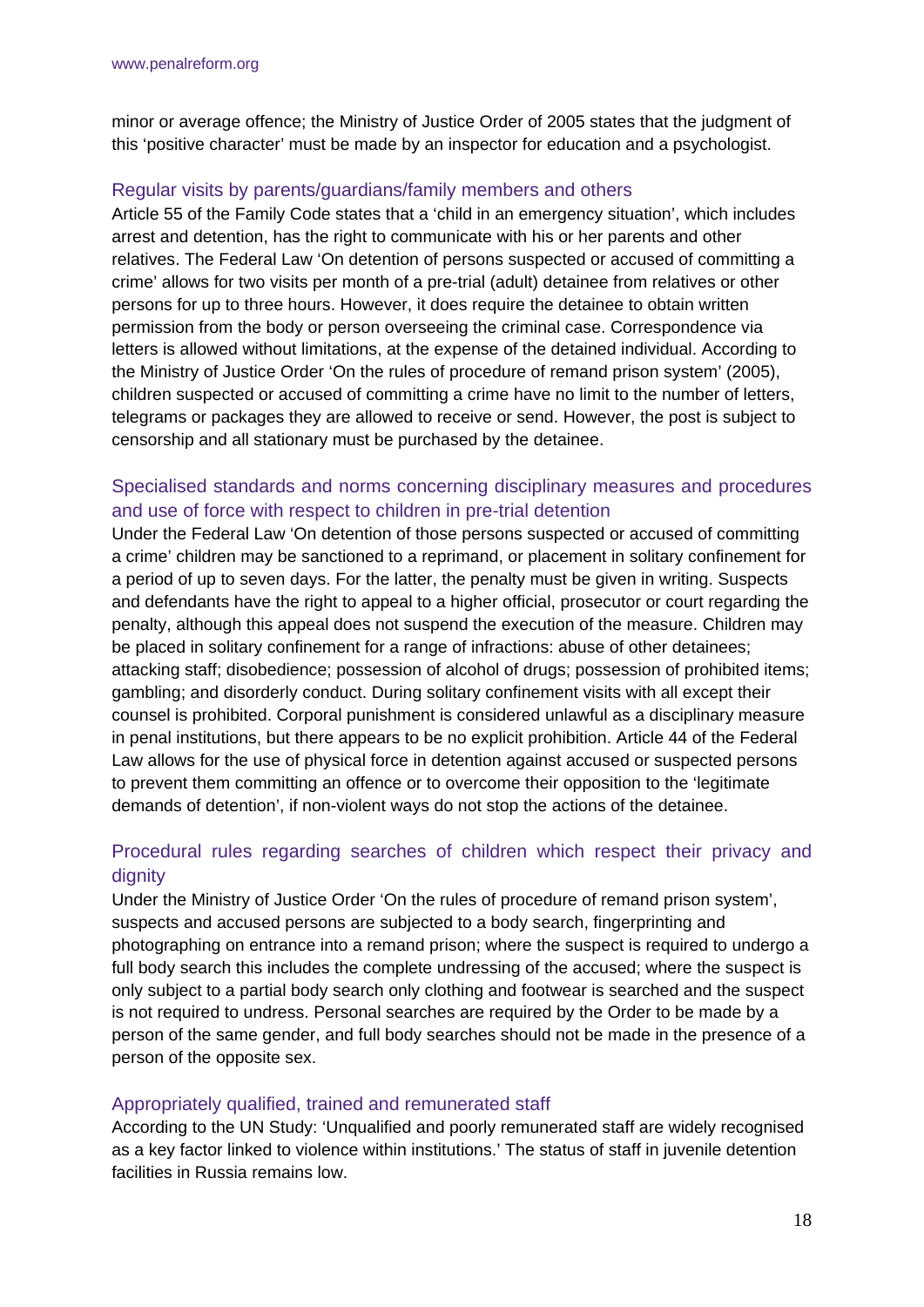Implementation of a clear child protection policy in place with step-by-step procedures on how allegations and disclosures of violence are to be handled by institutions

Institutions where children are detained do not have a clear overarching child protection policy that includes a clear statement that every child has the right to be protected from all forms of violence, abuse, neglect and exploitation, and it is the duty of every police officer and detention facility employee to ensure that children are so protected and where everyone has a duty to immediately report any concerns, suspicions or disclosures of to the appropriate authorities.

## **RECOMMENDATIONS**

- $\rightarrow$  Legislation allowing for the placement of children with adults 'in exceptional circumstances' with the consent of a prosecutor in both police and pre-trial detention should be repealed.
- $\rightarrow$  Legislation and policy relating to visits by parents and relatives specifically to children should be developed including the omission of the provision that requires a detainee to obtain written permission from the person overseeing the criminal case. These regulations should take into account the following issues:
	- The Havana Rules state that they should occur 'in principle once a week and not less than once a month'.<sup>30</sup>
	- Children should have access to appropriate facilities to maintain contact with relatives and significant others such as comfortable private space to conduct visits.
	- Children should be placed in a facility that is as close as possible to the place of residence of his or her family.<sup>31</sup> To ensure that children are able to be placed near their families, the Havana Rules encourage States to decentralise institutions.<sup>32</sup>
	- Children should be provided with help in communicating with their families and their right to privacy should be respected.<sup>33</sup>
	- Children should be allowed to communicate with other persons or representatives of reputable outside organisations who can help to expand the range of activities and support that the child can access while detained, supporting their development and encouraging their reintegration into society.
- $\rightarrow$  Specific regulations must be drawn up and implemented concerning the use of disciplinary measures in all detention facilities where children are held. This must be in line with the Havana Rules and in particular must prohibit corporal punishment, solitary confinement and restriction or denial of contact with family members. These regulations must be known about by children and staff.
- $\rightarrow$  The use of any form of corporal punishment or physical violence by staff against

<sup>&</sup>lt;sup>30</sup> Havana Rules, Rule 60.

<sup>&</sup>lt;sup>31</sup> UN Committee on the Rights of the Child (CRC), *CRC General Comment No. 10 (2007): Children's Rights in Juvenile Justice*, 25 April 2007, CRC/C/GC/10, para 60.<br><sup>32</sup> Havana Rules, Rule 30.<br><sup>33</sup> Havana Rules, Rule 61 and 87(e).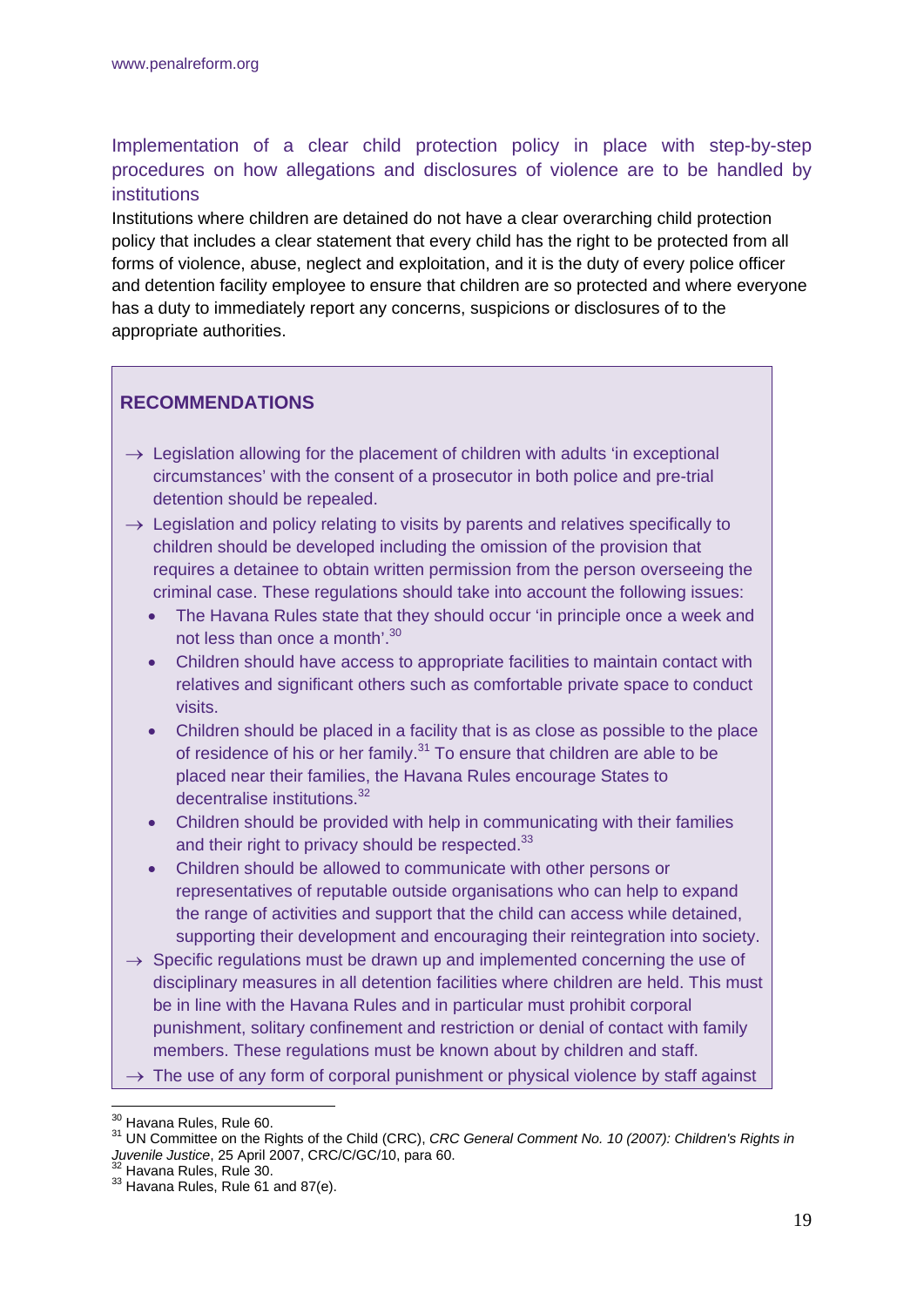a child in detention should be prohibited in law - this includes the placement of a child in solitary confinement - and staff should face severe sanctions for using violence against children in detention.

- $\rightarrow$  Staff should be carefully selected, undergo criminal record checks, receive appropriate training and necessary supervision, be fully qualified, and receive adequate wages.
- $\rightarrow$  Staff must be trained in child rights and non-violent disciplinary measures.
- $\rightarrow$  Efforts should be made to improve the status of individuals working with children in detention to ensure high-calibre employees.
- $\rightarrow$  Staff must be trained to immediately report any concerns, suspicions or disclosures of violence against children to the appropriate authorities.
- $\rightarrow$  Establish a clear child protection policy with step-by-step procedures on how allegations and disclosures of violence are to be handled by institutions.

# **Independent monitoring of police and pre-trial detention facilities**

According to the UN Standard Minimum Rules for Juveniles Deprived of their Liberty, duly constituted authorities independent from the institution should undertake inspections on a regular basis, with unannounced inspections on their own initiative. Such inspections can play an important role in preventing violence as well as providing avenues for children to bring violence to the authority's attention.

## Relevant international and regional human rights instruments ratified and cooperation with UN special procedures

Russia is State Party to the CRC, ICCPR, CAT, the ECHR and the ECPT, all of which prohibit the use of torture. Russia has not ratified OPCAT. The CPT has made regular visits to Russia (most recently in 2012 and 2010) although the latest report to be made public was from a 2001 visit. The Committee against Torture has noted that representatives of international organisations (other than the European Committee for the Prevention of Torture) are only permitted to talk to prisoners when accompanied by representatives of the administration.

#### System guaranteeing regular independent inspection of places of detention

The Law On Public Control for Ensuring Human Rights in Detention Facilities and Assisting Persons in Detention Facilities provides for the independent inspection of all types of detention facilities for juveniles including pre-trial detention centres (SIZO) and colonies (subordinate to FSIN), centres of temporary detention of juvenile offenders (under the Ministry of Interior), and closed correctional schools for juvenile offenders (under the Ministry of Education). The Committee against Torture in its 2012 Concluding Observations criticised the work of the Public Oversight Committees that are tasked with independent monitoring in Russia due to their inability to undertake unannounced visits, because they are denied access to some detention facilities and because there have been reports of reprisals against members of the inspection team, there is a lack of funding and their reports are not made public.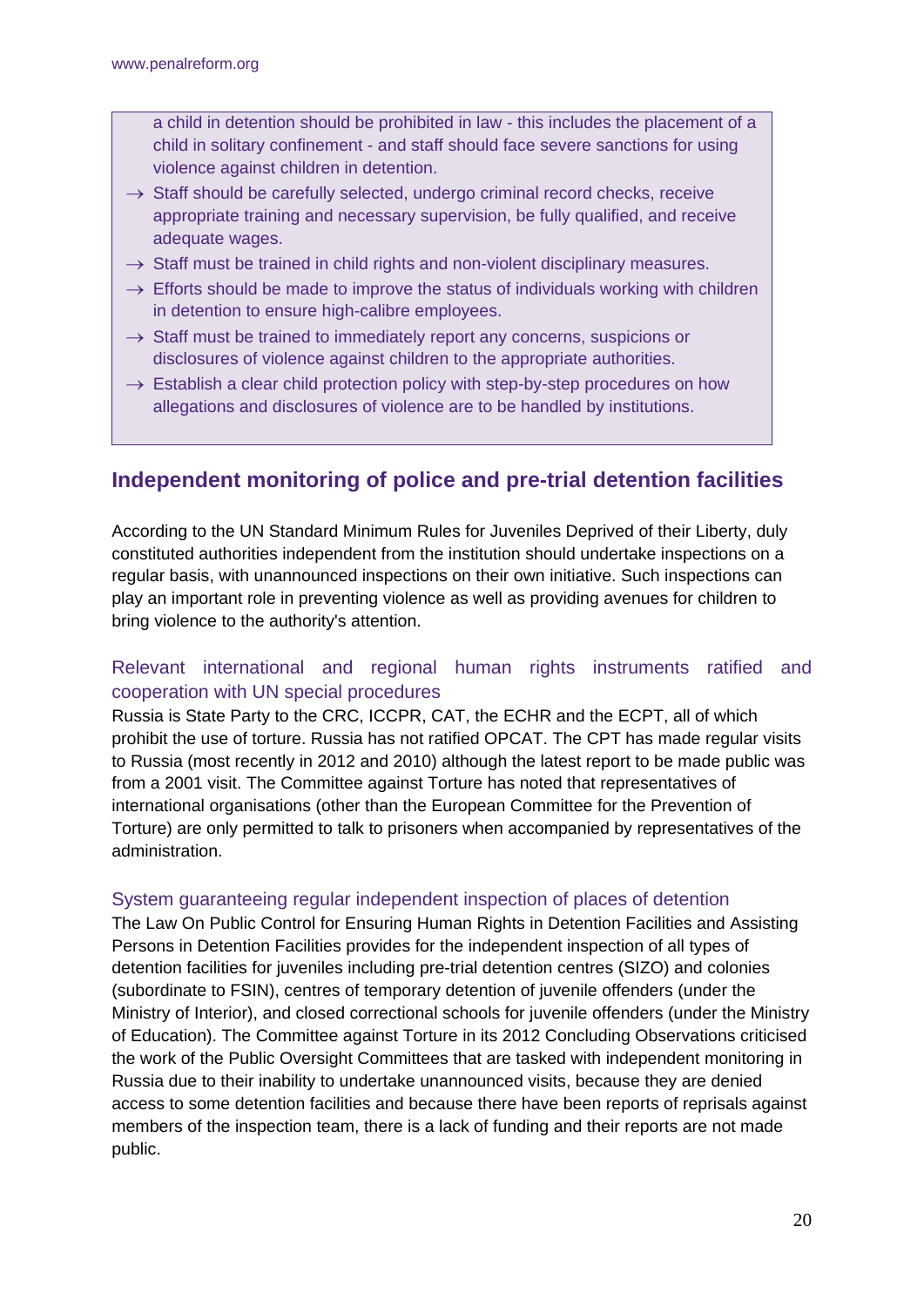Furthermore, the children's ombudsman of Russia and the children's ombudsmen of the regions of Russia have the right to visit the institutions where minors are held, without any special permission. As of 2012, 82 of the 83 regions of Russia had established a regional Children's Rights Ombudsman. It was not possible through this desk review to determine how frequently inspections take place in practice or how effective they are. However, Russian NGOs have reported that the penitentiary system has become less transparent than previously as national NGO representatives are now not allowed to visit prisons in many regions.34

## **RECOMMENDATIONS**

- $\rightarrow$  It is recommended that Russia take steps to sign and ratify the OPCAT.
- $\rightarrow$  Ensure that independent inspections and monitoring of detention facilities by qualified bodies take place on a regular basis, at times unannounced, with full access to the facilities and freedom to interview children and staff in private.

## **Measures to ensure accountability**

Under international human rights law, Russia is obliged to thoroughly and promptly investigate allegations of violence (including the use of torture) against children in police and pre-trial detention, prosecute those implicated by the evidence, and, if their guilt is established following a fair trial, impose proportionate penalties. Implied in this is that the children concerned should have the opportunity to assert their rights and receive a fair and effective remedy, that those responsible stand trial, and that the victims themselves obtain reparations.

The Russian Constitution states that 'The rights of victims of crimes and of abuse of office shall be protected by law. The State shall provide access to justice for them and a compensation for sustained damage. Everyone shall have the right for a state compensation for damages caused by unlawful actions (inaction) of bodies of state authority and their officials'. The Criminal Procedure Code states that 'the damage inflicted upon the person as a result of a violation of his rights and freedoms by the court or by the officials conducting the criminal prosecution, shall be subject to recompense', and reiterates later under Article 139 where 'the damage, inflicted upon legal entities by the illegal actions (or lack of action) and decisions of the court, the public prosecutor, the investigator, the inquirer and the body of inquiry, shall be compensated by the state in full volume'.

Acts of violence against children in detention, like any violent crime against a person, are punishable under Part VII of the Russian Criminal Code (crimes against the person):

<sup>1</sup>  $34$  Summary of Stakeholders Submission to the UPR (2009) A/HRC/WG.6/4/RUS/3, para 22,Available at: http://lib.ohchr.org/HRBodies/UPR/Documents/Session4/RU/A\_HRC\_WG6\_4\_RUS\_3\_E.PDF (accessed 13 November 2012).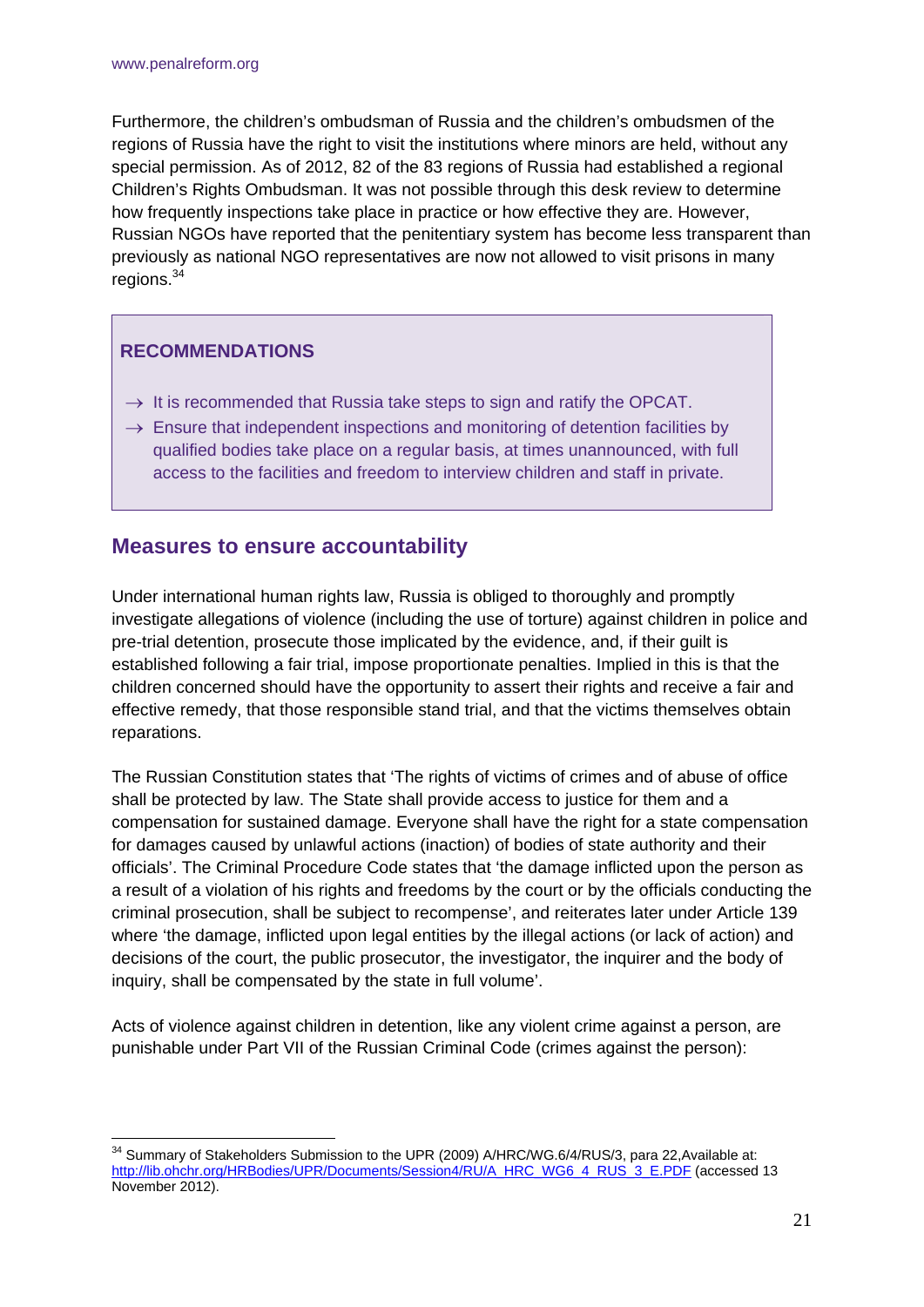- Article 111/112 (intentional causing of serious/average gravity harm to health, both of which take into consideration as an aggravating circumstance the fact of inflicting harm to a minor;
- Article 115 (intentional causing of minor harm to health);
- Article 116 (beating); and
- Article 119 (threat of homicide or of causing grave harm to health).

Article 117 of the Russian Criminal Code (torture, the causing of physical or mental suffering by means of the systematic infliction of beatings or other forcible actions) takes into consideration the following aggravating circumstances: if the victim is a minor; or apparently helpless 'or materially or otherwise dependent on the guilty person'. However, this article is rarely invoked and the Committee against Torture has noted that officials suspected of torture are prosecuted under articles 286 or 302 which concern the abuse of power and extorting confessions as opposed to article 117 concerning the use of torture.

The sanction for the use of torture is imprisonment for up to three years, although against a child, this is increased to between three and seven years. $35$  In addition, Article 302 of the Criminal Code states that for compelling a suspect or defendant to give evidence 'through the application of threats, blackmail, or other illegal actions, by an investigator or a person conducting inquests' is punishable with imprisonment up to three years, and where this is 'joined with the use of violence, mockery or torture' is punishable by imprisonment from two to eight years.

The challenge is that of implementation and the often insurmountable obstacles children face in ensuring that criminal investigations are initiated and impartially and adequately investigated. In the first instance there should be clear avenues for children to make complaints of ill-treatment. There are no special measures to facilitate the lodging of complaints by children whilst in detention, and so children are subject to the same procedures as adults. The Federal Law 'On detention of persons suspected or accused of committing a crime' allows for the submission of requests and complaints by suspects and defendants to the prosecutor, the court and other public authorities who have the right to monitor places of detention (e.g. Commission for Human Rights, the European Committee for the Prevention of Torture or the European Court of Human Rights) through the administration of the detention facility without subject to censorship. It also outlines how and when responses to complaints must be made by the administration, ranging from five to 10 days. However, the Committee against Torture has expressed concern at documented reports which state that those who do lodge complaints are often subject to abuse and reprisals.36

The Children's Commissioner is also mandated to receive complaints directly from children in detention (although children in detention is a small part of the Ombudsman's work and, therefore, often not identified as a priority), however there are seldom complaints lodged by children in detention either due to their lack of knowledge about procedures to do so or a fear of reprisals.

<sup>&</sup>lt;sup>35</sup> Article 117, Criminal Code.

<sup>&</sup>lt;sup>36</sup> UN Committee Against Torture (CAT), *Conclusions and recommendations of the Committee against Torture : Russian Federation*, 6 February 2007, CAT/C/RUS/CO/4 para 10.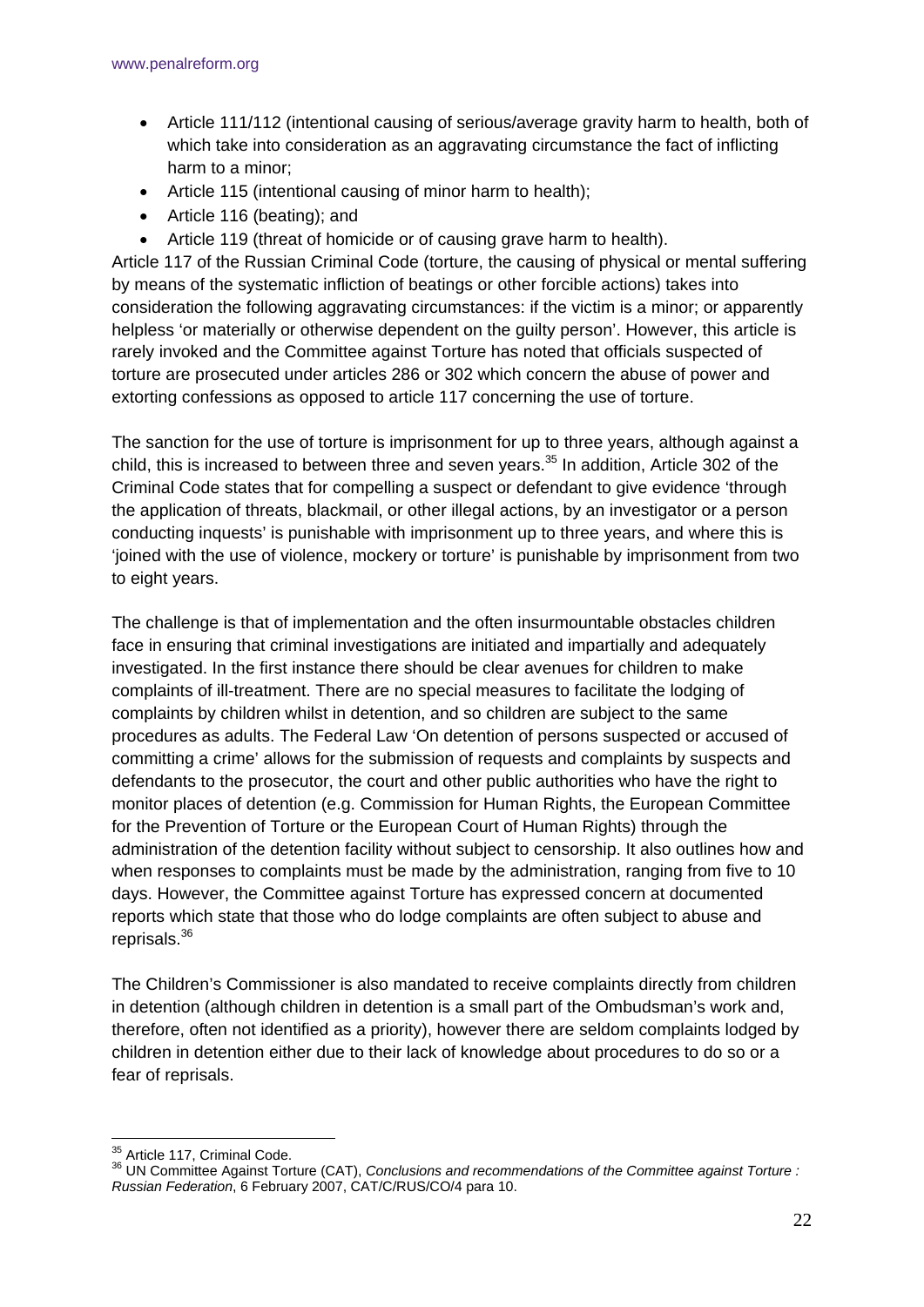Furthermore, there are challenges surrounding the current definition of torture. The Constitution states 'No one shall be subject to torture, violence or other severe or humiliating treatment or punishment'. Torture is defined as 'the infliction of physical or mental suffering for the purpose of compelling to give evidence or to commit other actions against a person's will, as well as for the purpose of punishing, or for other purposes'. However, the Committee against Torture have stated that this definition does not adequately reflect the definition provided for by the CAT, which includes the involvement of a public official or other person acting in an official capacity in inflicting, instigating, consenting to or acquiescing to torture. The definition, moreover, does not address acts aimed at coercing a third person as torture. Several Russian NGOs and Amnesty International, have raised concerns that the current definition does not reflect the gravity of the offence or its consequences.<sup>37</sup>

There are also significant challenges for children in 'proving' that they have been criminally assaulted either by their peers, by other adult detainees or by police or detention officials. Under the Federal Law 'On detention of persons suspected or accused of committing crimes', those in poor health or with injuries should be examined by the detention facility's medical personnel without delay. The results of the examination should be recorded properly and told to the detainee. With the request of the head of the detention facility, the person in charge of the criminal case, or at the request of the detainee or his legal counsel, a medical examination may be carried out in other health facilities and a failure to do this can be appealed to the prosecutor or the court.

According to the Internal Rules of pre-trial detention institutions, all suspects and accused persons entering an investigation isolator must first undergo a medical check-up, the results of which have to be registered in their medial registers. If there is any suspicion that injuries resulted from unlawful treatment in the investigation isolator, the medical worker provides a written report to the head of the investigation isolator, and the operative unit must then conduct an examination, which, if it is found that a crime may have been committed, the matter is sent to the prosecutor's office.<sup>38</sup> However, it is unclear whether children are covered under these Rules and whether they are appropriately informed of their right to request a medical assessment. The European Court of Human Rights found in 2010 that Russia had violated Article 3 in the case of an 18 year old who was arrested and beaten whilst in police detention and that the police failed to properly investigate the ill-treatment owing to delay and loss of crucial medical evidence.<sup>39</sup>

The Committee against Torture have noted with concern 'the failure of the authorities to carry out prompt, effective and independent investigations into allegations of torture and illtreatment by public officials<sup>,40</sup>, building on their previous Concluding Observations that 'hundreds of reports that investigations are inadequate or absent, and that despite thousands of officers charged with such offences, there is widespread impunity'. Amnesty International have echoed these concerns that too often crimes of torture remain unpunished as allegations are not properly investigated, and are not independent or impartial. The

<sup>1</sup> <sup>37</sup> *Summary of Stakeholders' Submission to the UPR*, 2009 A/HRC/WG.6/4/RUS/3, para 4, Available at: http://lib.ohchr.org/HRBodies/UPR/Documents/Session4/RU/A\_HRC\_WG6\_4\_RUS\_3\_E.PDF (accessed 13 November 2012).<br><sup>38</sup> Manfred Novak, *Report of the Special Rapporteur on Torture, Follow-up recommendations*, 2008.

<sup>&</sup>lt;sup>39</sup> Tigran Ayrapetyan v. Russia ECHR (2010).<br><sup>40</sup> UN Committee Against Torture (CAT), Conclusions and recommendations of the Committee against Torture: *Russian Federation,* November 2012, CAT/C/CO/RUS/5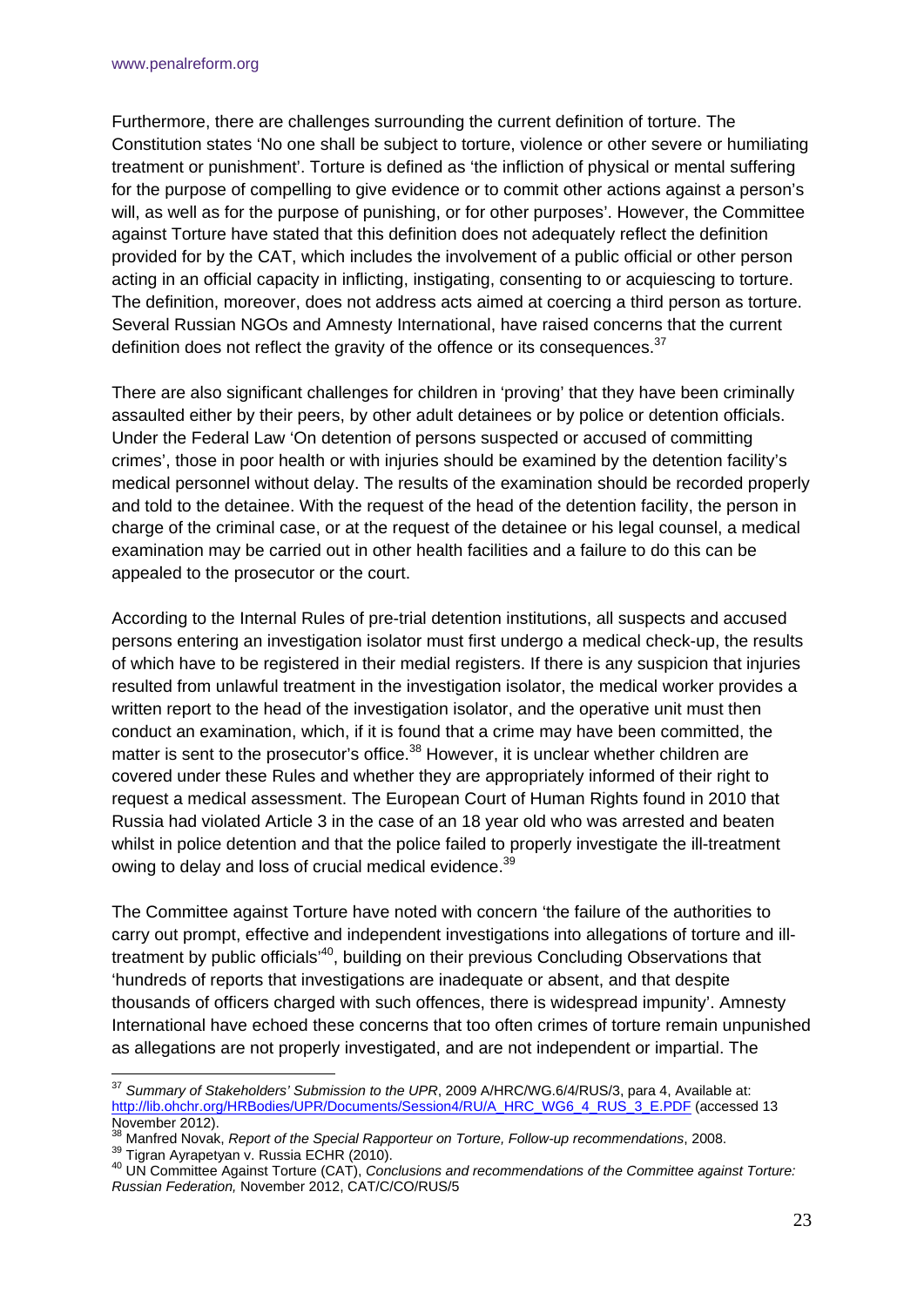Committee did note the creation of a separate Investigate Committee independent of the Prosecutor's office including a sub-division working solely on crimes allegedly committed by law enforcement officials, however, it reported that this was lacking in the human resources needed to adequately investigate complaints made and questioned its impartiality and effectiveness.

Worryingly, the Committee against Torture in 2007 also reported reprisals against defence lawyers who alleged that their client had been subject to torture or ill-treatment. The Committee against Torture has expressed concern at the lack of proper compensation for victims of torture and ill-treatment as well as an absence of proper rehabilitation measures in Russia.

## **RECOMMENDATIONS**

- $\rightarrow$  Russia should amend the definition of torture to be fully compliant with the internationally recognised definition of torture, in order to properly protect those subject to violence.
- $\rightarrow$  Russia should properly ensure that allegations of violence and ill-treatment including torture are impartially and adequately investigated to prevent the culture of impunity that currently occurs.
- $\rightarrow$  Establish effective, confidential and child-friendly complaint procedures for children and their families and ensure that complaints are promptly and thoroughly investigated by an independent authority.
- $\rightarrow$  Develop and implement a policy on the provision of adequate compensation and rehabilitation programmes for children who have been subject to violence whilst in contact with the criminal justice system.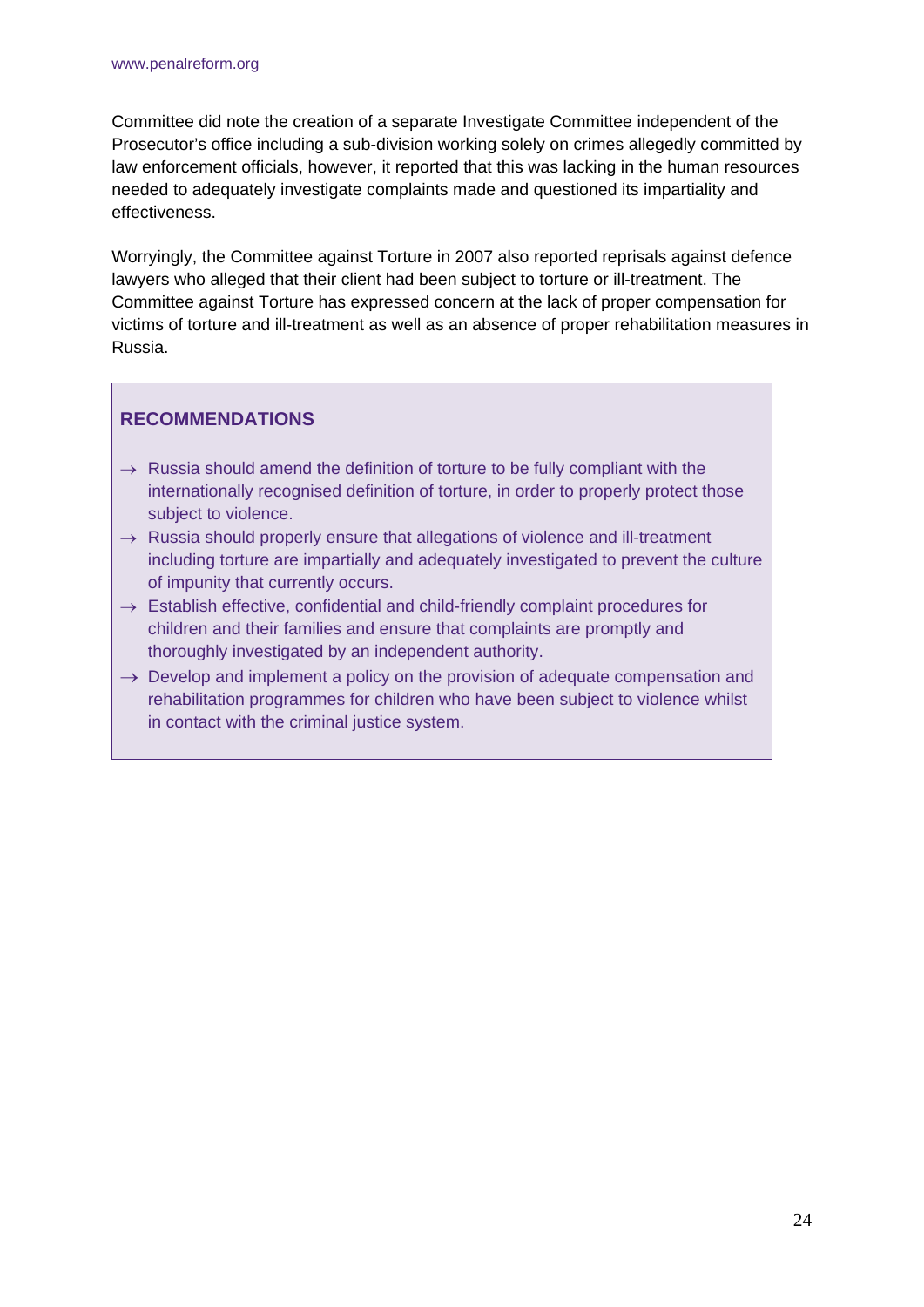# **ANNEX I: COUNTRY STUDY TEMPLATE**

### **INFORMATION REQUIRED FOR COUNTRY STUDIES ON LAW AND POLICY MEASURES TO PREVENT AND REMEDY VIOLENCE AGAINST CHILDREN DURING POLICE AND PRE-TRIAL DETENTION**

#### **1. Baseline information**

#### **NB where possible this information should be disaggregated by gender**

- The number of children arrested within 12 months per 100 000 child population
- The number of children in detention per 100 000 child population
- The number of children in pre-trial detention per 100 000 child population
- Time spent in detention before sentence
- Time spent in detention after sentence
- Number of child deaths in detention during 12 months
- Percentage of children not wholly separated from adults
- Percentage of children visited by family member in last 3 months
- Percentage of children receiving a custodial sentence
- Percentage who enter a pre-trial or pre-sentence diversion scheme
- Percentage of children in detention who are victims of self-harm during a 12-month period
- Percentage of children in detention who are victims of sexual abuse during a 12 month period
- Percentage of children in detention who have experienced closed or solitary confinement at least once during a 12-month period
- Percentage of children released from detention receiving confidential exit interviews by independent authority

### **2. Overarching law and policy**

 Is there a comprehensive law and policy on juvenile justice in line with the core elements set out in Committee on the Rights of the Child General Comment no 10?

#### **3. Measures in place to reduce the number of children in detention overall**

- Are status offences and minor offences such as begging or loitering decriminalised?
- Are there any status offences/ minor offences which particularly impact on girls?
- What is the age of minimum criminal responsibility?
- What is the minimum age at which children can be detained in custody?
- What provision is there for children with mental health problems to be dealt with outside the criminal justice system?
- What is the availability and use of pre-trial and pre-sentence diversion
- Does the use of pre-trial and pre-sentence diversion differ for girls and boys?

#### **4. Measures in place to protect children from violence at the police station**

 Are there alternatives to arrest such as issuing a police warning/caution or written notice to appear?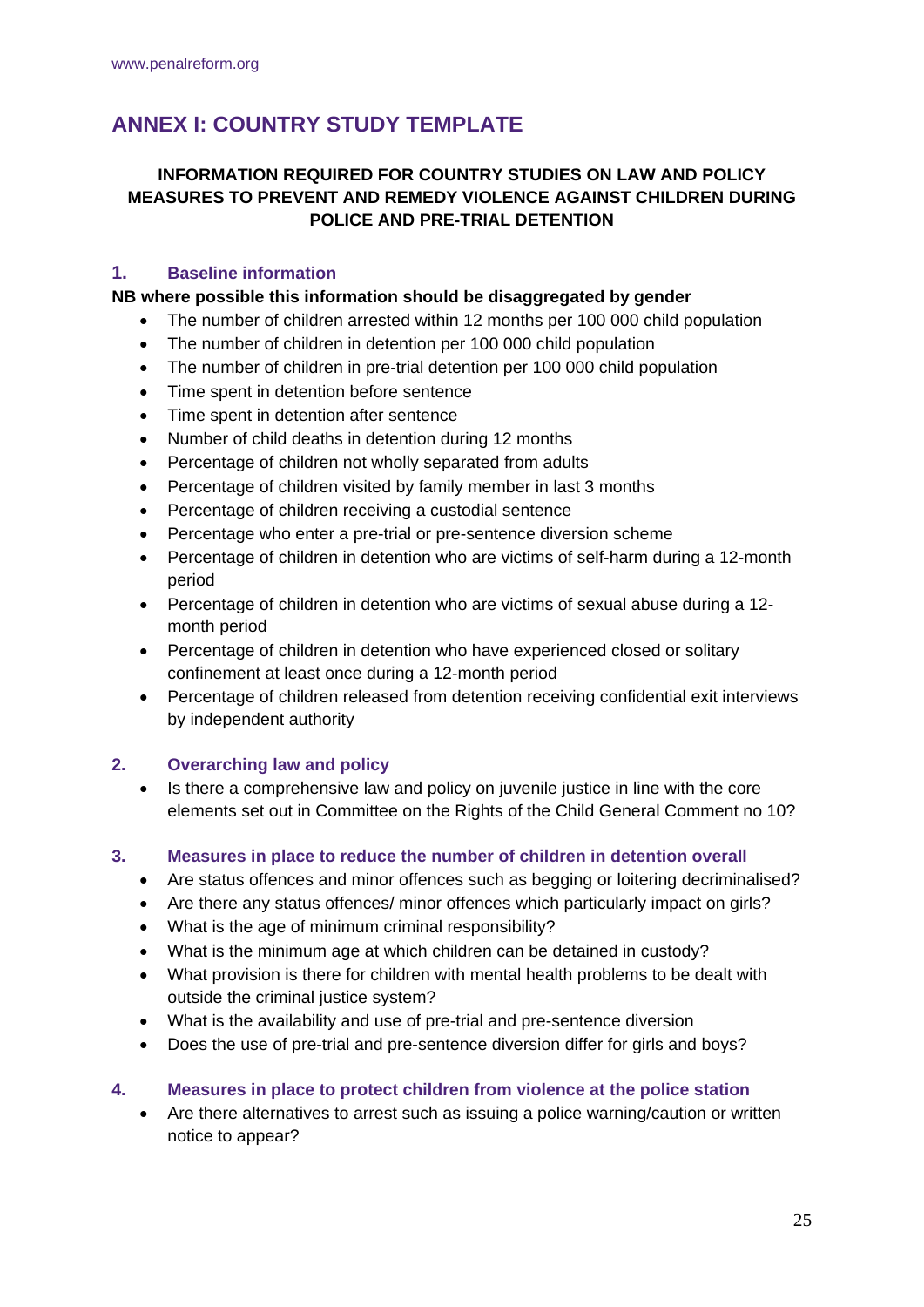- What are the legal requirements regarding the presence of lawyers, appropriate adults, parents or guardians during questioning in a police station? What are the sanctions for breach of these requirements?
- Does the law limit the period that a child may be held by the police for questioning without a judicial order to 24 hours, as recommended by the Committee on the Rights of the Child? If not, how long may the police keep a child in detention for purposes of questioning without a court order?
- What are the legal provisions for children to have access to medical care whilst detained by the police?
- Is there provision for a child to be handed over to a specialised police official as soon after arrest or apprehension as possible?
- Do procedural rules regarding searches of children respect their privacy and dignity, and ensure that intimate searches are only authorised in narrow circumstances and carried out by a medically trained person of the same sex unless delay would cause harm to the child?
- Do procedural rules regarding the taking of intimate and non-intimate samples for evidence include rules relating to consent, and to the retention of such evidence?
- What do rules of evidence say regarding the submission of any statements or evidence that are not gathered in compliance with law or policy, and what are sanctions for officers regarding failures arising from this?
- Is there law and policy setting out appropriate physical conditions for police holding cells that accommodate children and which take into account the requirements of boys and girls?
- Do police station registers indicate the child's details (including age) and the time of arrest/apprehension and are these registers open to inspection by lawyers, social workers and independent monitoring bodies?

## **5. Measures for protecting children being brought before the court for the first time**

- Are children brought before a court/tribunal (or the appropriate forum) for consideration of release as soon as possible but within 24 hours of arrest or apprehension?
- What are the sanctions against those responsible if there is a delay in coming before court?
- Law and policy regarding transporting children to court (ie separate from adults, girls separate from boys, and not handcuffed except in tightly-prescribed exceptional circumstances).
- Law and policy regarding accommodation of children at court, ie kept separate from adults and girls separate from boys.
- What are the legal requirements regarding the presence of lawyers, appropriate adults, parents or guardians during court appearances? What are the sanctions for breach of these requirements?
- Is the possibility of diversion or other alternative measures considered at the first appearance?
- If the case is not to be diverted, then are alternative measures to detention considered eg unconditional or conditional release into the care of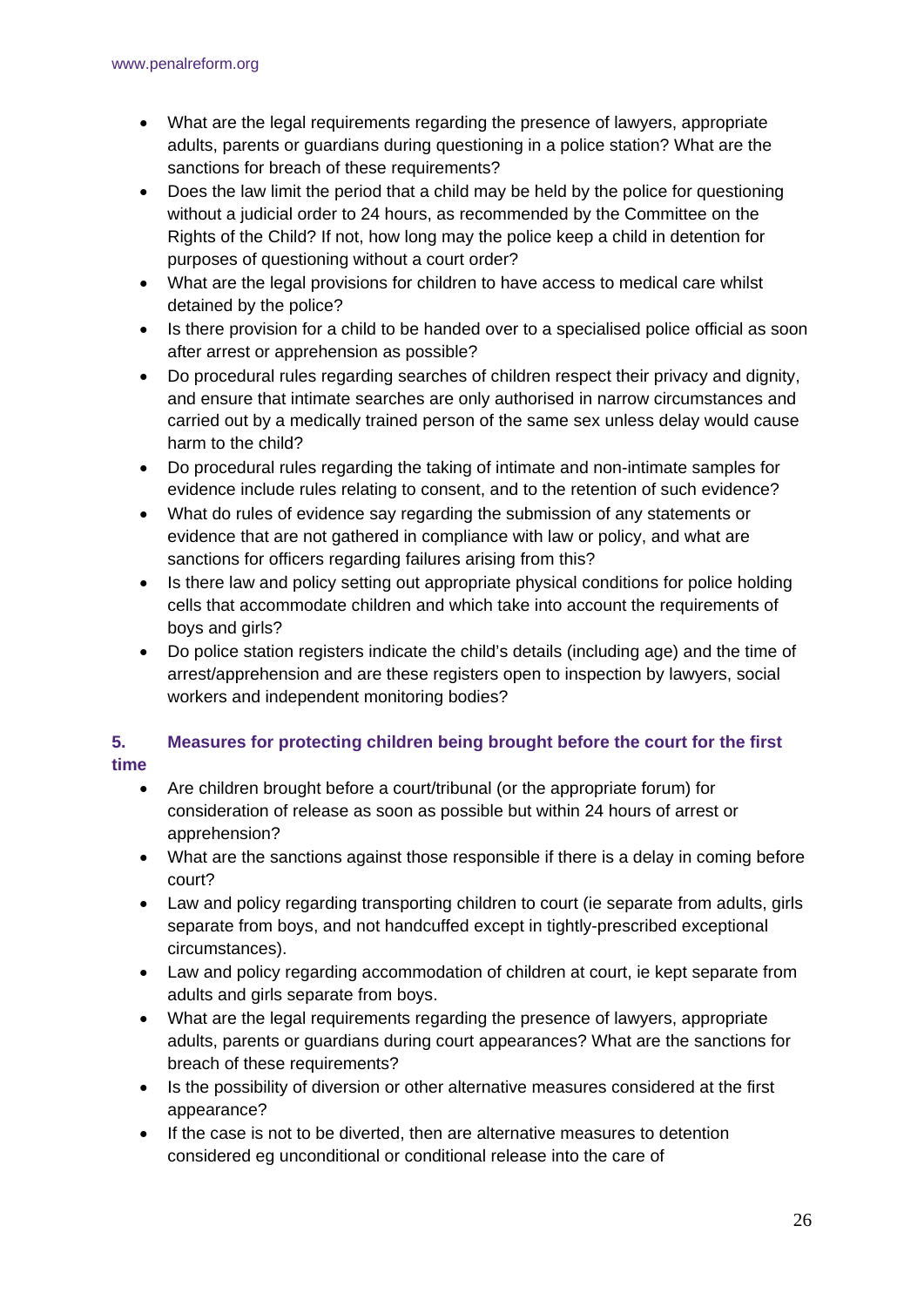parent/guardian/other appropriate adult, close supervision in the community, foster care etc?

 Are courts allowed to use evidence that has been obtained through torture or threats to be presented to the court or used against a child to lead to a conviction?

#### **6. Measures to reduce the numbers in pre-trial detention**

- Law and policy regarding use of alternative measures to detention eg diversion/ referral to restorative justice programmes.
- Alternatives to pre-trial detention eg care of parent/guardian/suitable adult, close supervision, foster care etc.
- Law and policy regarding maximum period in pre-trial detention (Committee on the Rights of the Child recommends no longer than six months).
- Frequency that detention is reviewed.
- **Support from social workers/probation officers to identify alternatives to pre‐trial detention**
- Are regular visits to the child in detention by parents/guardians/responsible adults permitted?

### **7. Measures to control and reduce the use of restraint by staff members working in institutions where children are detained**

- Are there specialised standards and norms concerning disciplinary measures and procedures with respect to children in police and pre-trial detention? What are they?
- What is the percentage of children in detention who have experienced a disciplinary measure at least once during a 12-month period? (disaggregate by sex where possible)
- What are the sanctions for use of prohibited measures or where measures are used outside the restrictions used by law?

### **8. Measures to control the use of illegal violence by staff members**

- What are the sanctions, including criminal charges, civil claims for damages and dismissal proceedings, for any prohibited use of violence against children?
- Are staff appropriately qualified, eg are they carefully selected and recruited/ is there professional recognition of child care work/ are there specialist staff members such as psychologists available to children?
- Are staff directed to undertake their duties in a humane, committed, professional and fair manner, and without resort to violence or unlawful use of force or restraint?

### **9. Measures to prevent violence by adult detainees**

- Are children prohibited from mixing with adults in any form of detention? (exceptions may be made for children who reach the age of majority whilst in detention, subject to appropriate supervision and risk management)
- What measures are taken to ensure girls are held separately from women?

#### **10. Measures to prevent violence by other children**

 Are children assessed on admission to determine the type and level of care required for each child?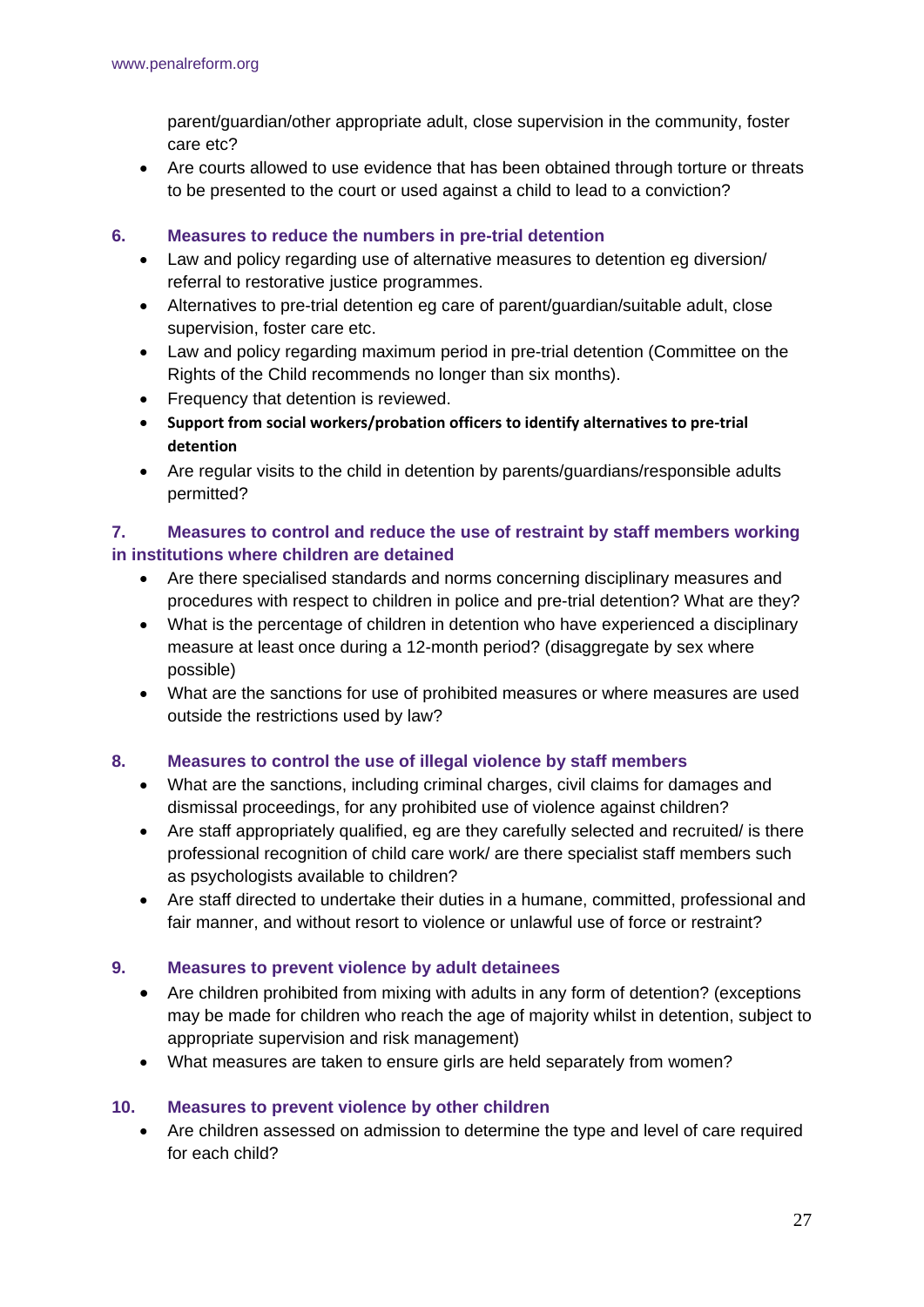Are children placed within the facility according to the outcome of the assessment, in accordance with their particular needs, status and special requirements?

#### **11. Measures to ensure accountability**

- Do the staff of police or detention facilities, or other persons having access to them, have a legal obligation to report complaints or evidence of ill-treatment of children confined in the facility or police station?
- Which agencies or officials are responsible for investigating cases of violence against children in police and pre-trial detention? What are their responsibilities and obligations?
- What are the sentences attached to the offences of violence against children in detention?
- Does the law recognise the responsibility of the State to pay damages, or provide any other forms of compensation, to victims of violence?
- Are there gender-specific procedures for girls and boys who have been victims of torture and other ill-treatment, including with regard to access to redress for victims of rape and other sexual abuse?
- Does a child who claims to be a victim of violence have the right (standing) to take legal action in person, if his or her parents are unwilling to do so?

#### **12. Provision for complaints**

- What provision is made for children to make formal complaints regarding their treatment in police and pre-trial detention?
- Can others make complaints on their behalf? (parent/guardian/ appropriate adult etc)
- Do mechanisms ensure there are no reprisals against those who bring the complaint?
- Are there sanctions attached when breaches of law or policy are found via complaints?

#### **13. Inspection and monitoring**

- Is there a system guaranteeing regular independent inspection of places of detention?
- What is the percentage of police stations and pre-trial detention facilities that have received an independent inspection visit in the last recorded 12 months?
- Do children have confidential access to the team carrying out the inspection?
- Do inspection teams include women as well as men?

#### **14. Data collection**

<u>.</u>

 Is data relevant to violence against children collected in line with the recommended UNODC and UNICEF indicators, and disaggregated by gender?<sup>41</sup>

#### **15. Other relevant information**

<sup>41</sup> UNODC and UNICEF *Manual for the measurement of juvenile justice indicators*, 2007, United Nations: New York and also indicators outlined in.Detrick S, Abel G, Berger M, Delon, A and Meek R, 2008, *Violence against children in conflict with the law: A study on indicators and data collection in Belgium, England and Wales, France and the Netherlands*, 2008, Amsterdam, Defence for Children International.